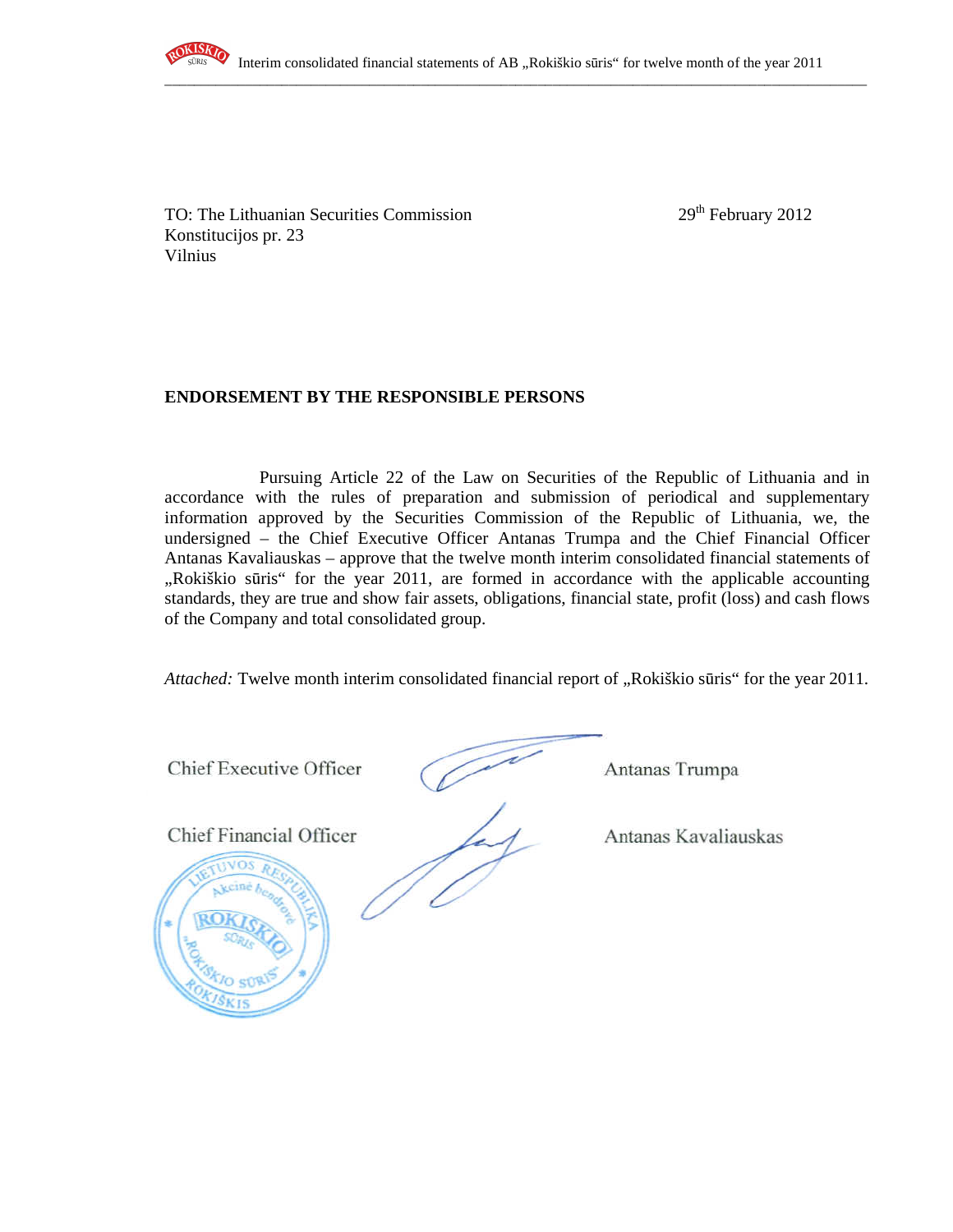



# **INTERIM CONSOLIDATED FINANCIAL STATEMENTS OF AB "ROKIŠKIO S**Ū**RIS" FOR TWELVE MONTH PERIOD FOR THE YEAR 2011**

*(Prepared in accordance with the rules of preparation and submission of periodical and supplementary information approved by the Securities Commission of the Republic of Lithuania)*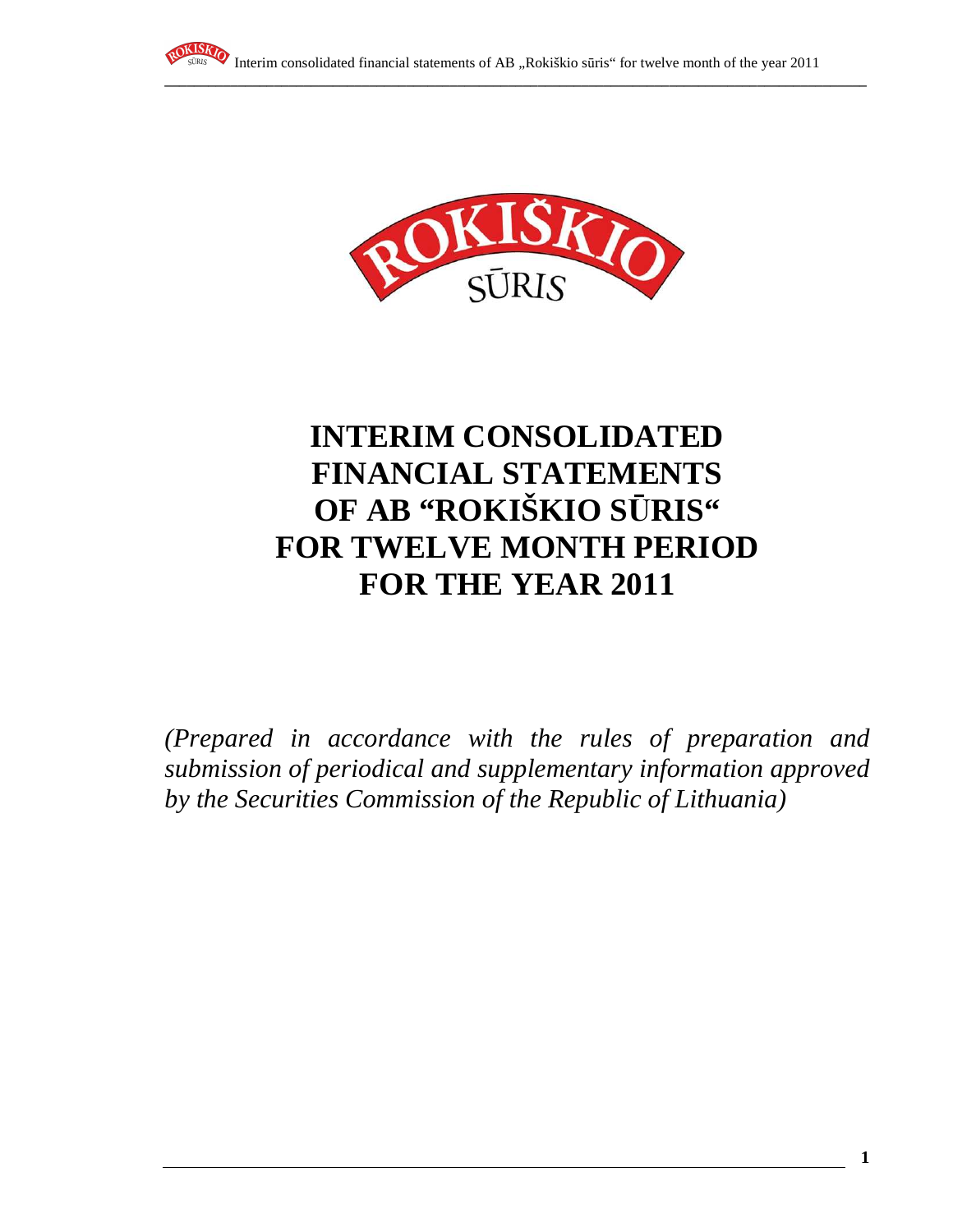

# **1. Reporting term of the prepared consolidated financial report**

The consolidated financial report is prepared for twelve month period of the year 2011.

# **2. Key information of the issuer**

Name of the issuer: Joint stock company "Rokiskio suris". Legal base: Joint Stock Company. Address – Pramones str. 3, LT 42150 Rokiskis, Republic of Lithuania. Telephone: +370 458 55 200, fax +370 458 55 300. E-mail address: rokiskio.suris@rokiskio.com Website: www.rokiskio.com Registered in on 28<sup>th</sup> February 1992 by the Authorities of Rokiskis region. Re-registered in on 28<sup>th</sup> November 1995 by the Ministry of Economy of the Republic of Lithuania. Company code 173057512. Manager of registry of legal entities – State company "Registru centras". The authorized capital of AB "Rokiskio suris" equals to LTL 35,867,970. There are 35,867,970 shares. Nominal value per share equals to LTL 1 (one litas).

# **3. Information on the issuer's daughter enterprises and subsidiaries**

The Consolidated Group (hereinafter the "Group") consists of the Parent Company AB "Rokiskio suris", two branches, four subsidiaries and one joint venture.

#### **Subsidiaries of AB "Rokiškio s**ū**ris":**

UAB "Rokiskio pienas" legal address: Pramonės g. 8, LT - 28216 Utena. Company code: 300561844. AB , Rokiškio sūris "happens to be its founder and the only shareholder having 100 per cent of shares.

Dairy cooperative "Žalmargė" legal address: Kalnalaukio g.1, Širvintos. Company code: 178301073.

 Latvian company SIA Jekabpils piena kombinats (company code 45402008851, legal address: Akmenu iela 1, Jekabpils, Latvija LV-5201).

 Latvian company SIA Kaunata (company code 240300369), legal address: Rogs, Kaunata pag., Rezeknes nov., Latvia).

#### **Co-controlled company:**

UAB "Pieno upės", legal address: Sandėlių g. 9, Kaunas. Company code: 135027862.

#### **Branches of AB "Rokiškio s**ū**ris"**:

AB "Rokiškio sūris" branch Utenos pienas (Company code: 110856741, Pramonės g. 8, LT-28216 Utena);

AB "Rokiškio sūris" branch Ukmergės pieninė (Company code: 182848454, Kauno g. 51, LT-20119, Ukmergė).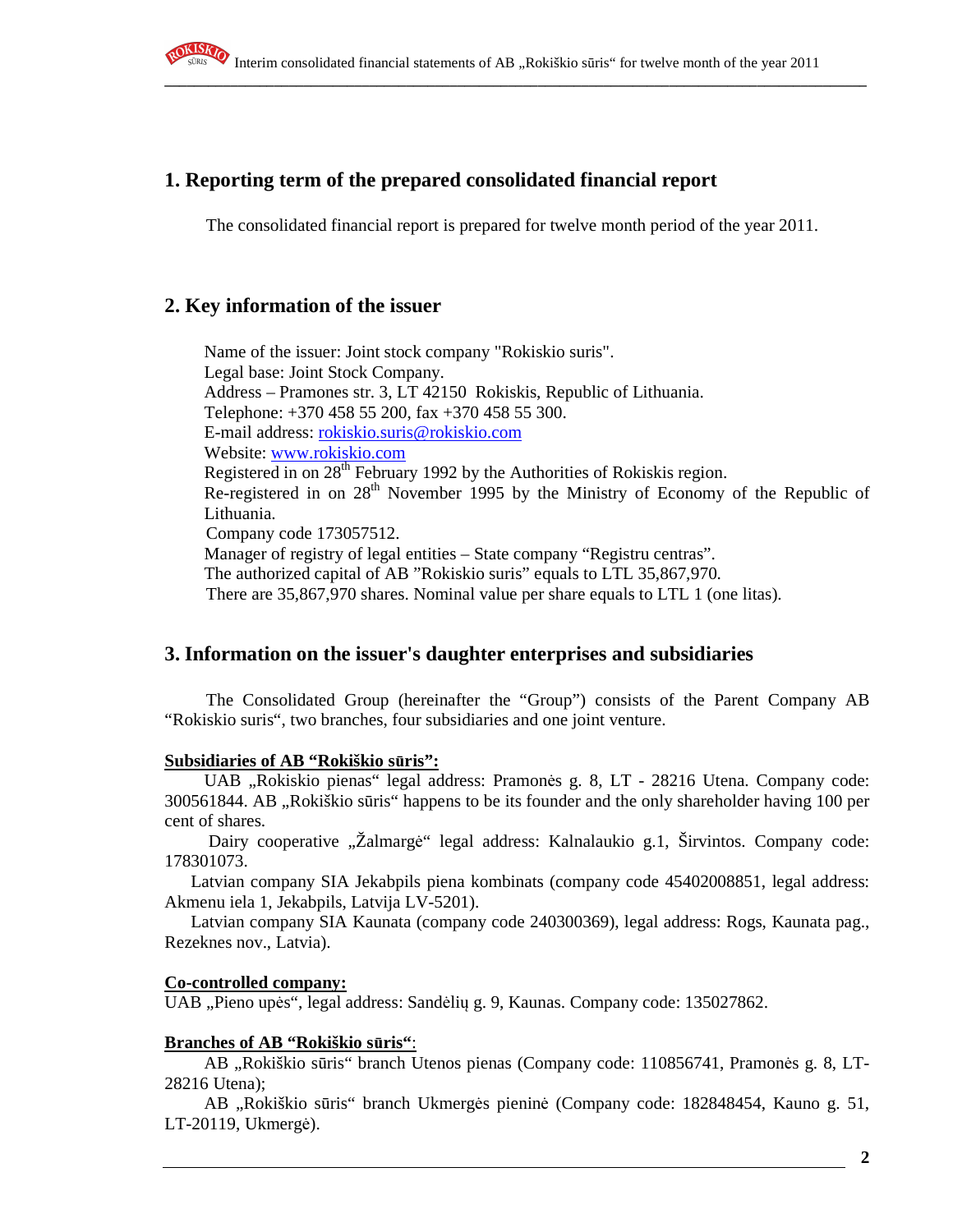

# **4. Characterization of the issuer's basic business**

Basic business of the group of "Rokiškio sūris":

♦ Dairying and cheese production (EVRK 10.51);

Basic business of AB "Rokiškio sūris" is production and sales of fermented cheese, whey products, and skim milk powder.

Daughter enterprises:

Basic business of UAB "Rokiškio pienas" production and sales of fresh dairy products (fluid milk, kefir, sour milk, butter, curds, fresh cheese, sour cream, chocolate coated curds dessert, desserts).

Basic business of KB "Žalmargė" is purchase of raw milk. Basic business of SIA Jekabpils piena kombinats is purchase of raw milk. Basic business of SIA Kaunata is purchase of raw milk.

Co-controlled company: Basic business of UAB "Pieno upės" is purchase of raw milk.

Branches of AB "Rokiškio sūris":

Basic business of AB "Rokiškio sūris" branches Utenos pienas and Ukmergės pieninė is purchase of raw milk.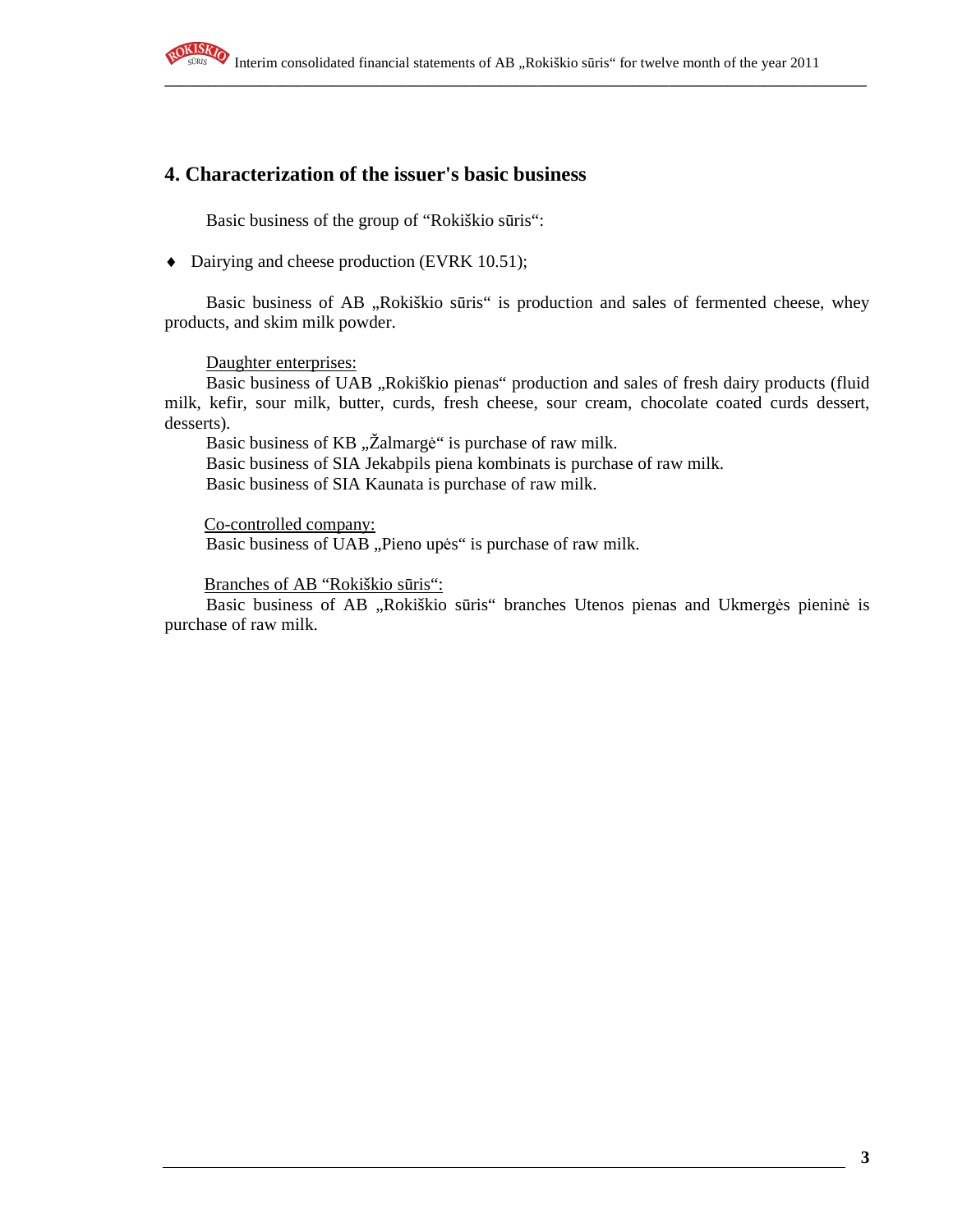# **AB "ROKIŠKIO S**Ū**RIS" CONSOLIDATED AND PARENT COMPANY'S FINANCIAL STATEMENTS as at 31st December2011**

Company code 173057512, address: Pramonės g. 3, LT-42150 Rokiškis, Lithuania

(All tabular amounts are in LTL '000 unless otherwise stated)

# **Statement of comprehensive income**

| Group<br>Year ended 31st |           |                                          | Company<br>Year ended 31st |          |
|--------------------------|-----------|------------------------------------------|----------------------------|----------|
| <b>December</b>          |           |                                          | <b>December</b>            |          |
| 2011                     | 2010      |                                          | 2011                       | 2010     |
| 688 025                  | 553 760   | <b>Sales</b>                             | 666 547                    | 533 555  |
| (586 687)                | (475 670) | Cost of sales                            | (612 707)                  | (472573) |
| 101 338                  | 78 090    | <b>Gross profit</b>                      | 53 840                     | 60 982   |
| (38461)                  | (31 173)  | Selling and marketing expenses           | (25377)                    | (18 230) |
| (32913)                  | (22503)   | General and administrative expenses      | (28675)                    | (17354)  |
| 23 178                   | 12 208    | Other income                             | 44 876                     | 11 555   |
| (18001)                  | (6908)    | Other expenses                           | (18007)                    | (6962)   |
|                          | (51)      | Other (losses)/gains                     |                            | (20)     |
| 35 141                   | 29 663    | Operating profit/(loss)                  | 26 657                     | 29 971   |
| (1904)                   | (1017)    | Finance costs                            | (1509)                     | (1017)   |
| 33 237                   | 28 646    | Profit/(loss) before income tax          | 25 148                     | 28 9 54  |
| (5584)                   | (4085)    | Income tax                               | (5264)                     | (4076)   |
| 27 653                   | 24 561    | Profit/(loss) for the year               | 19884                      | 24 878   |
|                          |           | Other comprehensive income               |                            |          |
|                          |           | Attributable to:                         |                            |          |
| 27 569                   | 24 6 25   | Owners of the Company                    | 19884                      | 24 878   |
| 84                       | (64)      | Minority interest                        |                            |          |
| 27 653                   | 24 561    |                                          | 19884                      | 24 878   |
|                          |           |                                          |                            |          |
|                          |           | Basic and diluted earnings (deficit) per |                            |          |
| 0,79                     | 0,65      | share (expressed in LTL per share)       | 0,56                       | 0,66     |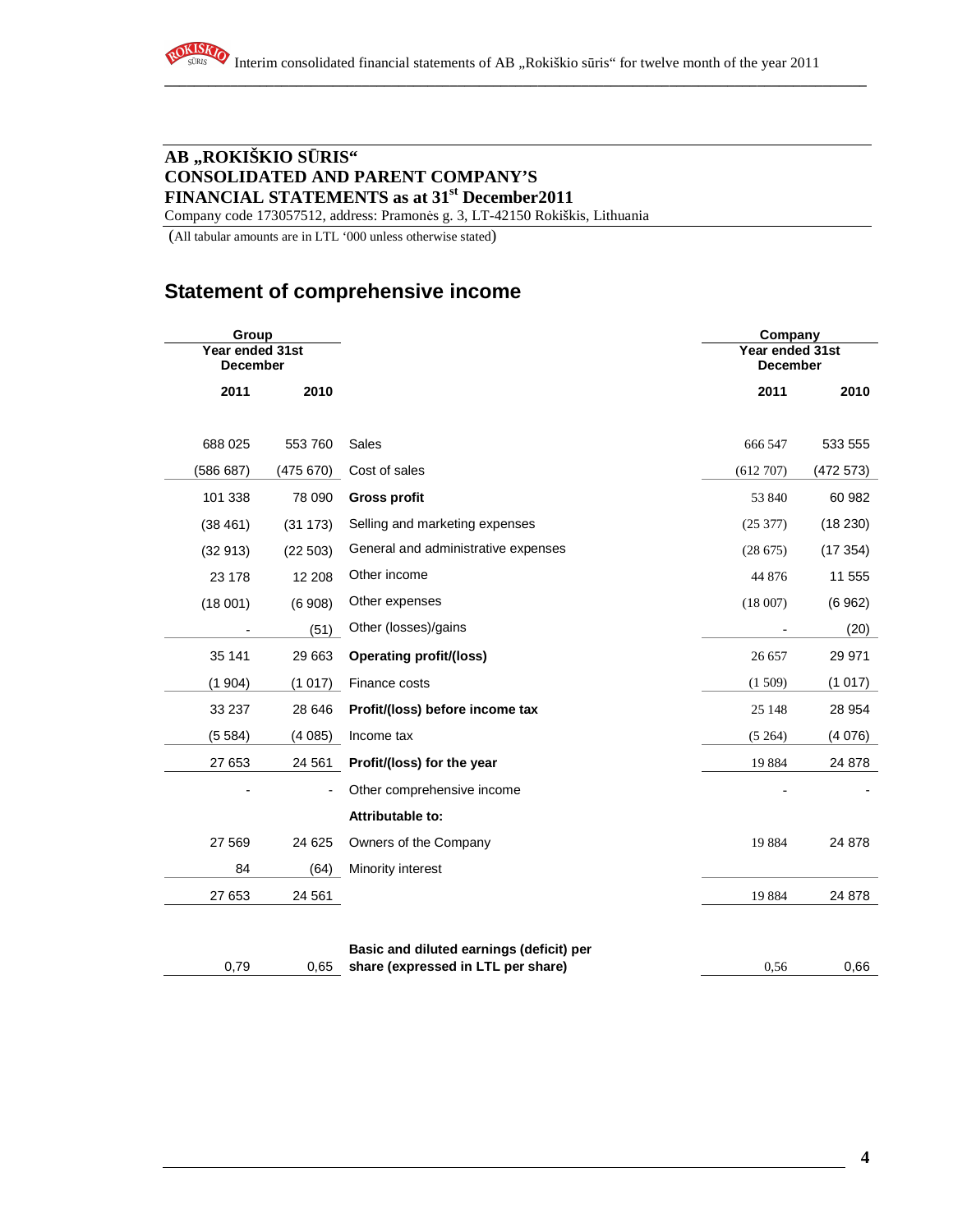# **AB "ROKIŠKIO S**Ū**RIS" CONSOLIDATED AND PARENT COMPANY'S FINANCIAL STATEMENTS as at 31st December2011**

Company code 173057512, address: Pramonės g. 3, LT-42150 Rokiškis, Lithuania

(All tabular amounts are in LTL '000 unless otherwise stated)

# **Statement of comprehensive income**

| Group                          |           |                                | Company                        |           |
|--------------------------------|-----------|--------------------------------|--------------------------------|-----------|
| October 1st - December<br>31st |           |                                | October 1st - December<br>31st |           |
| 2011                           | 2010      |                                | 2011                           | 2010      |
| 169 817                        | 163 376   | Sales                          | 172 935                        | 166 123   |
| (149069)                       | (135 234) | Cost of sales                  | (153 432)                      | (145 813) |
| 20748                          | 28 142    | <b>Gross profit</b>            | 19 503                         | 20 310    |
| (8325)                         | (10618)   | Selling and marketing expenses | (12488)                        | (10964)   |
| 12 4 23                        | 17 524    | <b>Operating profit (loss)</b> | 7015                           | 9 3 4 6   |
| (3 288)                        | (3564)    | Finance costs                  | (482)                          | (205)     |
| 9 1 3 5                        | 13 960    | Profit before tax              | 6533                           | 9 1 4 1   |
| (1238)                         | (1861)    | Income tax                     | (1342)                         | (1826)    |
| 7897                           | 12 099    | Net profit                     | 5 1 9 1                        | 7315      |
|                                |           |                                |                                |           |
|                                |           | Attributable to:               |                                |           |
| 7897                           | 12 088    | Owners of the company          |                                |           |
| -                              | 11        | Minority share                 |                                |           |
| 7897                           | 12 099    |                                |                                |           |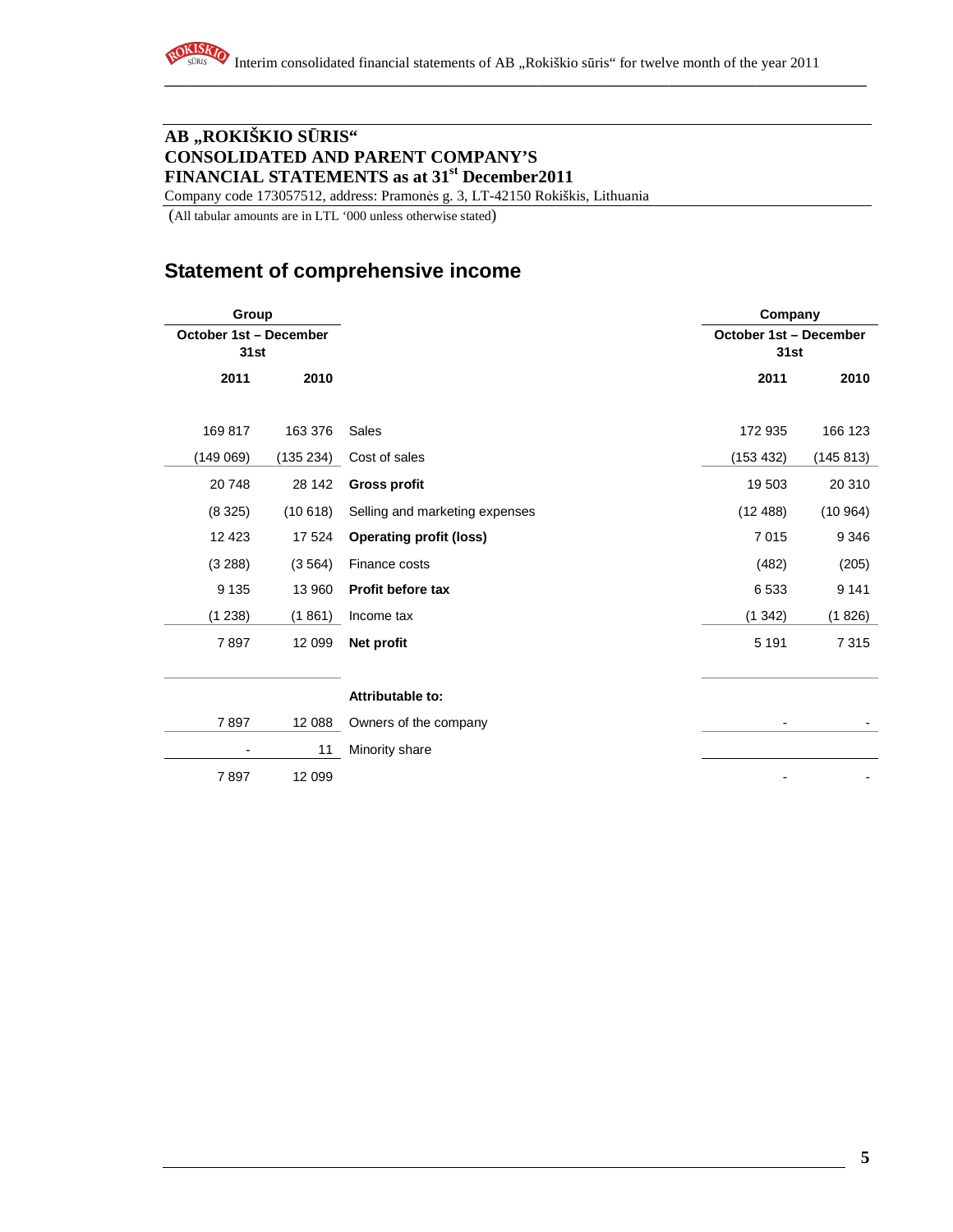## **AB "ROKIŠKIO S**Ū**RIS" CONSOLIDATED AND PARENT COMPANY'S FINANCIAL STATEMENTS as at 31st December2011**

Company code 173057512, address: Pramonės g. 3, LT-42150 Rokiškis, Lithuania

 (All tabular amounts are in LTL '000 unless otherwise stated) **Balance sheet** 

RO

| <b>Balance sneet</b><br>Group |                          |                                              | Company                   |         |
|-------------------------------|--------------------------|----------------------------------------------|---------------------------|---------|
| December 31 <sup>st</sup>     |                          |                                              | December 31 <sup>st</sup> |         |
| 2011                          | 2010                     |                                              | 2011                      | 2010    |
|                               |                          | <b>ASSETS</b>                                |                           |         |
|                               |                          | <b>Non-current assets</b>                    |                           |         |
| 150 881                       | 88 476                   | Tangible assets                              | 124 673                   | 62 5 29 |
| 1 3 3 0                       | 492                      | Intangible assets                            | 424                       | 564     |
| 551                           | 546                      | Investments to subsidiaries                  | 28 341                    | 27 487  |
| 1 0 9 4                       | 1 2 9 7                  | Deferred income tax assets                   | 1 0 9 4                   | 1 2 9 7 |
| 6 6 9 0                       | 6886                     | Financial assets for selling                 | 6 6 9 0                   | 6886    |
| 29 400                        | 13 059                   | Loans granted                                | 34 949                    | 11 5 67 |
| 3834                          | 3 2 2 9                  | Pother receivables                           |                           | 3 2 2 9 |
| 193780                        | 113 985                  |                                              | 196 171                   | 113 559 |
|                               |                          | <b>Current assets</b>                        |                           |         |
| 94 968                        | 62 58 6                  | Inventories                                  | 87 341                    | 55 558  |
| 29 280                        | 35 332                   | Loans granted                                | 26 170                    | 30 5 19 |
| 98 909                        | 90 081                   | Trade and other receivables                  | 90 4 65                   | 90 20 6 |
| 1915                          | 1 1 5 2                  | Prepaid income tax                           | 1 3 4 8                   | 645     |
| 10 576                        | 19 5 24                  | Cash and cash equivalent                     | 8 2 9 4                   | 17 902  |
| 235 648                       | 208 675                  |                                              | 213 618                   | 194 831 |
| 429 428                       | 322 660                  | <b>Total assets</b>                          | 409 789                   | 308 390 |
|                               |                          | <b>EQUITY</b>                                |                           |         |
|                               |                          | <b>Attributable to owners of the Company</b> |                           |         |
| 35 868                        | 38 445                   | Share capital                                | 35 868                    | 38 4 45 |
| 41 473                        | 41 473                   | Share premium                                | 41 473                    | 41 473  |
| 20 287                        | 29 188                   | Reserve for acquisition of treasury shares   | 20 287                    | 29 188  |
| (3868)                        | (11478)                  | Treasury shares                              | (3868)                    | (11478) |
| 7433                          | 7433                     | Other reserve                                | 7433                      | 7433    |
| 70 000                        | $\overline{\phantom{a}}$ | Reserve for revalue of non-current assets    | 70 000                    |         |
| 113 004                       | 89 123                   | Retained earnings                            | 94 045                    | 77 748  |
| 284 197                       | 194 184                  | Reserve for revalue of non-current assets    | 265 238                   | 182 809 |
|                               | 450                      | <b>Minority interest</b>                     |                           |         |
| 284 197                       | 194 634                  | <b>Total equity</b>                          | 265 238                   | 182 809 |
|                               |                          | <b>LIABILITIES</b>                           |                           |         |
|                               |                          | <b>Non-current liabilities</b>               |                           |         |
|                               | 103                      | <b>Borrowings</b>                            |                           |         |
| 161                           | 396                      | Deferred income tax                          |                           |         |
| 3 2 5 8                       | 4989                     | Deferred income                              | 2632                      | 3 0 3 1 |
| 3 4 1 9                       | 5 4 8 8                  |                                              | 2 6 3 2                   | 3 0 3 1 |
|                               |                          | <b>Current liabilities</b>                   |                           |         |
| 6 0 30                        | 4 9 9 5                  | Income tax liability                         | 5 5 9 2                   | 4 9 9 2 |
| 71 707                        | 58 973                   | <b>Borrowings</b>                            | 71 707                    | 58 973  |
| 4 6 8 3                       | 2 8 0 6                  | Deferred income                              | 2 0 3 0                   | 2 2 9 9 |
| 55 078                        | 54 940                   |                                              | 58 451                    | 55 4 62 |
| 4 3 1 4                       | 824                      | Trade and other payables<br>Provisions       | 4 1 3 9                   | 824     |
| 141 812                       | 122 538                  |                                              | 141 919                   | 122 550 |
|                               |                          | <b>Total liabilities</b>                     |                           |         |
| 145 231                       | 128 026                  |                                              | 144 551                   | 125 581 |
| 429 428                       | 322 660                  | <b>Total equity and liabilities</b>          | 409 789                   | 308 390 |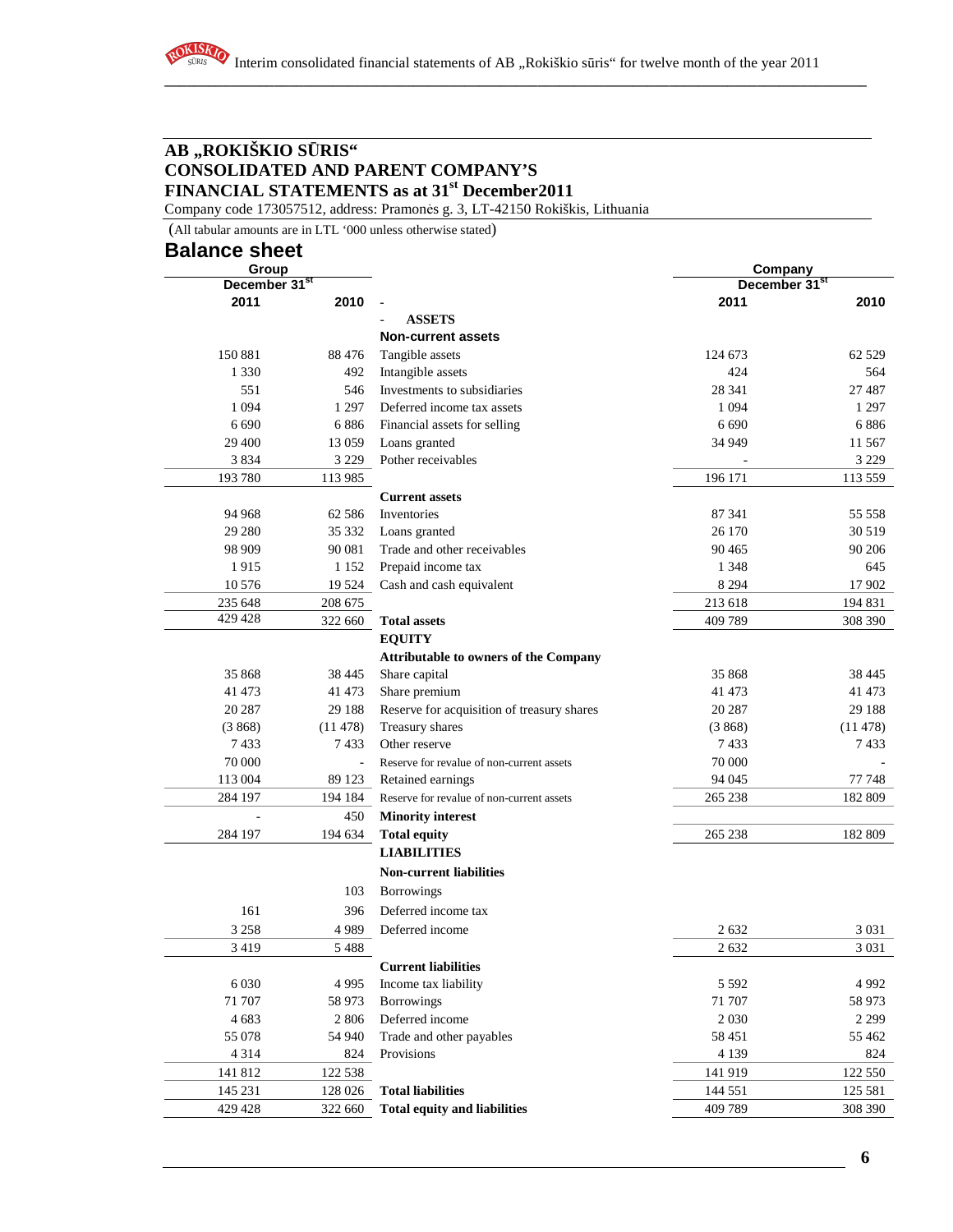# **AB "ROKIŠKIO S**Ū**RIS" CONSOLIDATED AND PARENT COMPANY'S FINANCIAL STATEMENTS as at 31st December2011**

Company code 173057512, address: Pramonės g. 3, LT-42150 Rokiškis, Lithuania

(All tabular amounts are in LTL '000 unless otherwise stated)

# **Company's Own Capital Change Statement**

|                                                                      | <b>Share</b><br>capital | <b>Share</b><br>premiu<br>${\bf m}$ | <b>Reserve for</b><br>acquisition<br>of treasury<br>shares | <b>Treasury</b><br>shares | <b>Reserve</b><br>for<br>revalue of<br>non-<br>current<br>assets | Other<br>reserves        | Retaine<br>d<br>earning<br>${\bf s}$ | <b>Total</b> |
|----------------------------------------------------------------------|-------------------------|-------------------------------------|------------------------------------------------------------|---------------------------|------------------------------------------------------------------|--------------------------|--------------------------------------|--------------|
| . Balance at 1 January 2010                                          | 38 445                  | 41 473                              | 14 188                                                     |                           |                                                                  | 7074                     | 72 073                               | 173 253      |
| Comprehensive income                                                 |                         | $\overline{\phantom{a}}$            | $\overline{\phantom{a}}$                                   | $\overline{\phantom{a}}$  |                                                                  | $\overline{\phantom{a}}$ | 24 878                               | 24 878       |
| <b>Total comprehensive income</b><br>for 2010                        |                         |                                     |                                                            |                           |                                                                  | ٠                        | 24 878                               | 24 878       |
| Acquisition of treasury shares                                       |                         |                                     |                                                            | (11478)                   |                                                                  |                          |                                      | (11478)      |
| Profit distribution                                                  |                         |                                     | 15 000                                                     |                           |                                                                  | 359                      | (15359)                              |              |
| Dividends relating to 2009                                           |                         |                                     |                                                            |                           |                                                                  |                          | (3844)                               | (3844)       |
| . Balance at 31 December 2010                                        | 38 445                  | 41 473                              | 29 188                                                     | (11478)                   |                                                                  | 7433                     | 77 748                               | 182 809      |
| Comprehensive income                                                 |                         |                                     |                                                            |                           |                                                                  |                          | 19884                                | 19884        |
| <b>Total comprehensive income</b><br>for 2011                        |                         |                                     |                                                            |                           |                                                                  |                          | 19884                                | 19884        |
| Acquisition of treasury shares                                       |                         |                                     |                                                            | (3868)                    |                                                                  |                          |                                      | (3868)       |
| Decrease in share capital /<br>cancellation<br>of treasury<br>shares | (2577)                  |                                     | (8901)                                                     | 11 478                    |                                                                  |                          |                                      |              |
| Reserve for revalue of non-<br>current assets                        |                         |                                     |                                                            |                           | 70 000                                                           |                          |                                      | 70 000       |
| Dividends relating to 2010                                           |                         |                                     |                                                            |                           |                                                                  |                          | (3587)                               | (3587)       |
| . Balance at 31 December 2011                                        | 35 868                  | 41 473                              | 20 287                                                     | (3868)                    | 70 000                                                           | 7433                     | 94 045                               | 265 238      |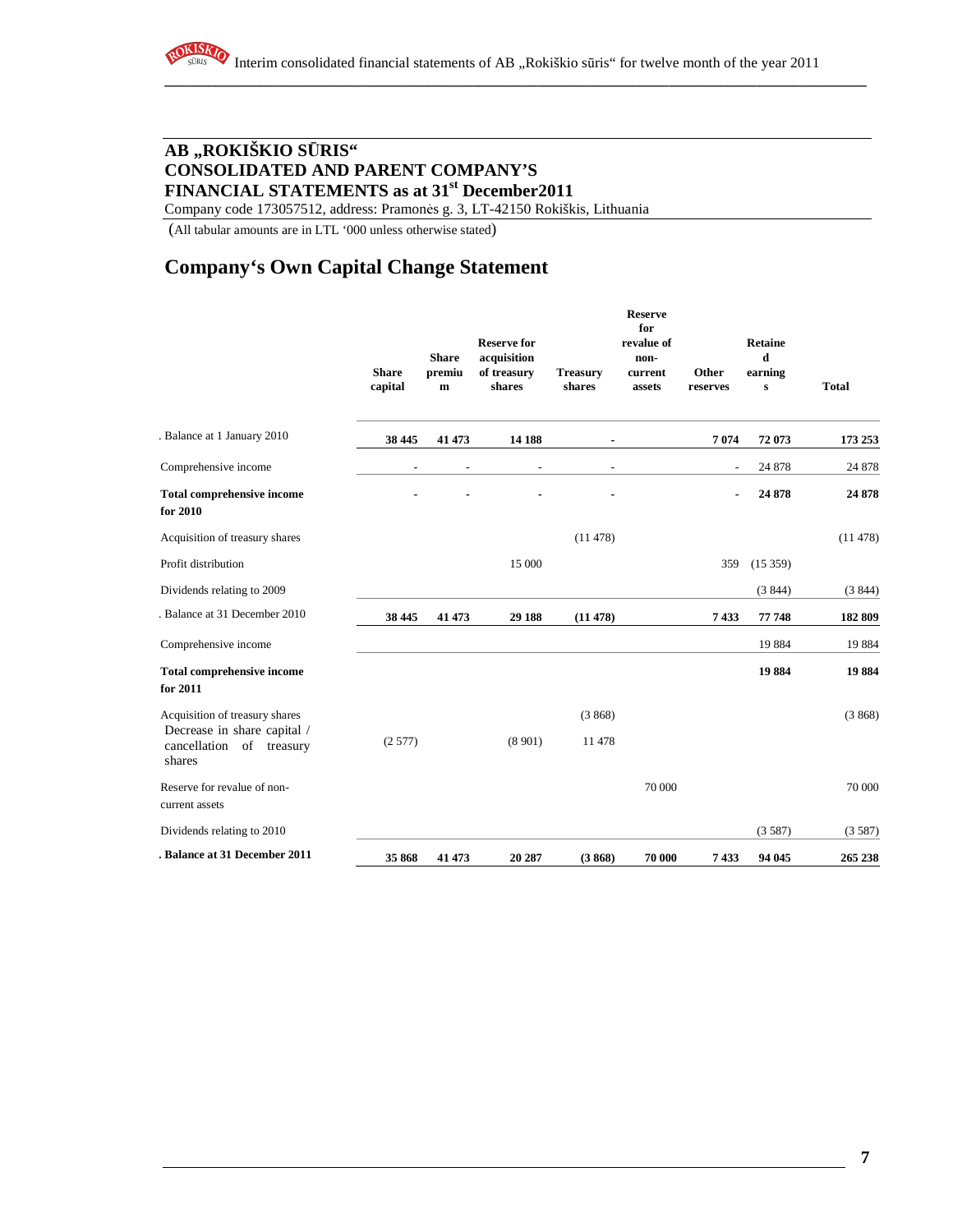# **AB "ROKIŠKIO S**Ū**RIS" CONSOLIDATED AND PARENT COMPANY'S FINANCIAL STATEMENTS as at 31st December2011**

Company code 173057512, address: Pramonės g. 3, LT-42150 Rokiškis, Lithuania

(All tabular amounts are in LTL '000 unless otherwise stated)

# **Consolidated Own Capital Change Statement**

#### **Attributable to owners of the Company**

|                                                                   | <b>Share</b><br>capital | <b>Share</b><br>premiu<br>$\mathbf{m}$ | <b>Reserve</b><br>for<br>acquisitio<br>n of<br>treasury<br>shares | <b>Treasury</b><br>shares | <b>Reserv</b><br>e for<br>revalu<br>e of<br>non-<br>curren<br>t assets | Other<br>reserves | Retaine<br>d<br>earning<br>${\bf s}$ | <b>Total</b> | <b>Mino</b><br>rity<br>intere<br>st | <b>Total</b> |
|-------------------------------------------------------------------|-------------------------|----------------------------------------|-------------------------------------------------------------------|---------------------------|------------------------------------------------------------------------|-------------------|--------------------------------------|--------------|-------------------------------------|--------------|
| . Balance at 1 January 2010                                       | 38 445                  | 41 473                                 | 14 188                                                            | $\blacksquare$            |                                                                        | 7074              | 83741                                | 184 921      | 514                                 | 185 435      |
| Comprehensive income                                              | $\overline{a}$          | $\overline{a}$                         | $\overline{a}$                                                    | $\sim$                    |                                                                        | $\overline{a}$    | 24 625                               | 24 625       | (64)                                | 24 5 61      |
| <b>Total comprehensive income</b><br>for 2010                     |                         |                                        |                                                                   |                           |                                                                        | $\blacksquare$    | 24 625                               | 24 625       | (64)                                | 24 5 61      |
| Acquisition of treasury shares                                    |                         |                                        |                                                                   | (11478)                   |                                                                        |                   |                                      | (11478)      |                                     | (11478)      |
| Profit distribution                                               |                         |                                        | 15 000                                                            |                           |                                                                        | 359               | (15359)                              |              |                                     |              |
| Dividends relating to 2009                                        |                         |                                        |                                                                   |                           |                                                                        |                   | (3884)                               | (3884)       |                                     | (3884)       |
| Balance at 31 December 2010                                       | 38 445                  | 41 473                                 | 29 188                                                            | (11478)                   |                                                                        | 7433              | 89 123                               | 194 184      | 450                                 | 194 634      |
| Comprehensive income                                              |                         |                                        |                                                                   |                           |                                                                        |                   | 27 5 69                              | 27 5 69      | 84                                  | 27 653       |
| <b>Total comprehensive income</b><br>for 2011                     |                         |                                        |                                                                   |                           |                                                                        |                   | 27 5 69                              | 27 5 69      | 84                                  | 27 653       |
| Acquisition of treasury shares                                    |                         |                                        |                                                                   | (3868)                    |                                                                        |                   |                                      | (3868)       |                                     | (3868)       |
| Decrease in share capital /<br>cancellation of treasury<br>shares | (2577)                  |                                        | (8901)                                                            | 11 478                    |                                                                        |                   |                                      |              |                                     |              |
| Acquisition of<br>subsidiaries                                    |                         |                                        |                                                                   |                           |                                                                        |                   |                                      |              | (534)                               | (534)        |
| Reserve for revalue of non-<br>current assets                     |                         |                                        |                                                                   |                           | 70 000                                                                 |                   |                                      | 70 000       |                                     | 70 000       |
| Dividends relating to 2010                                        |                         |                                        |                                                                   |                           |                                                                        |                   | (3688)                               | (3688)       |                                     | (3688)       |
| . Balance at 31 December 2011                                     | 35 868                  | 41 473                                 | 20 287                                                            | (3868)                    | 70 000                                                                 | 7433              | 113 004                              | 284 197      |                                     | 284 197      |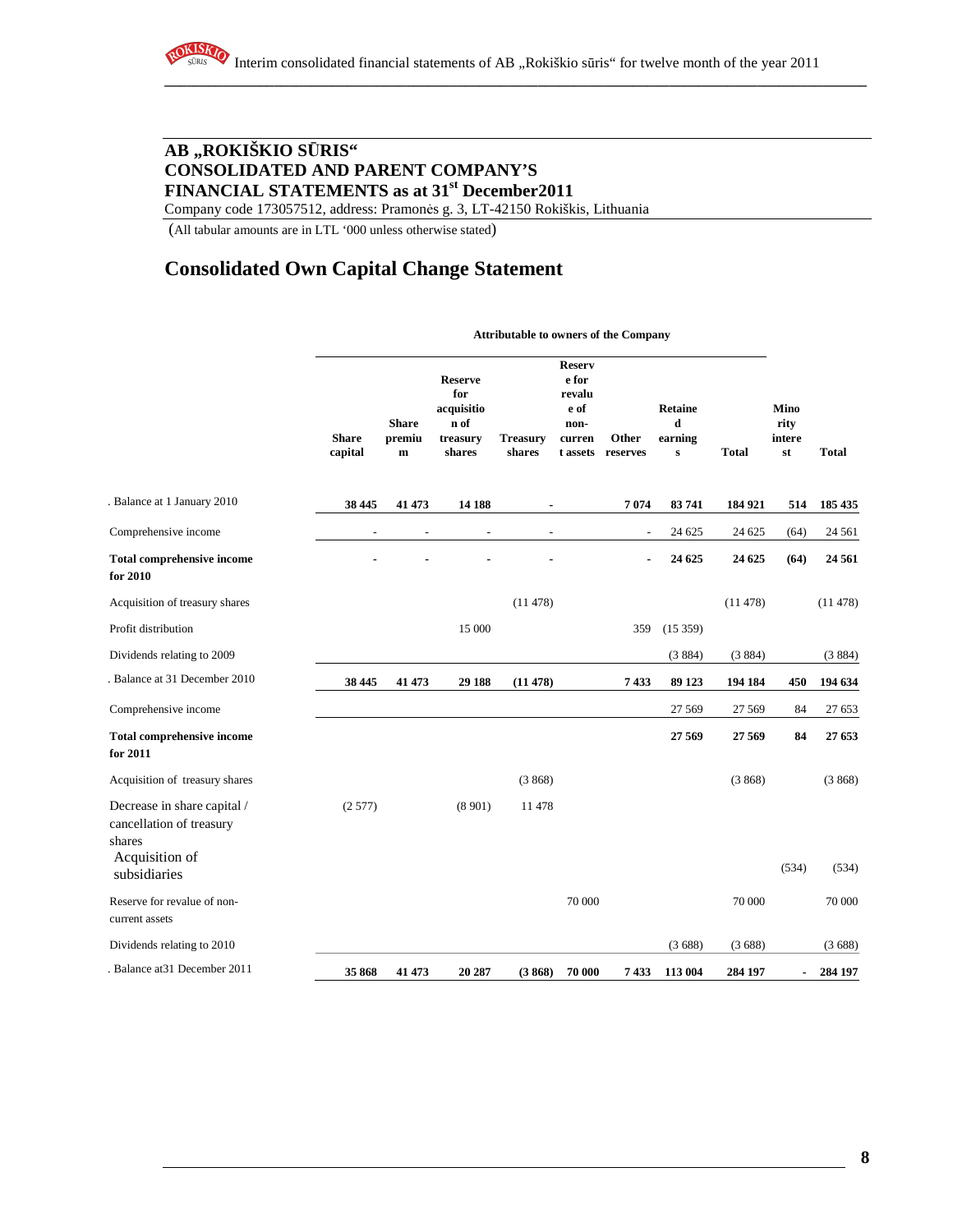# **AB "ROKIŠKIO S**Ū**RIS" CONSOLIDATED AND PARENT COMPANY'S FINANCIAL STATEMENTS as at 31st December2011**

Company code 173057512, address: Pramonės g. 3, LT-42150 Rokiškis, Lithuania

(All tabular amounts are in LTL '000 unless otherwise stated)

# **Cash flow statement**

| Group                  |           |                                                       | Company       |           |
|------------------------|-----------|-------------------------------------------------------|---------------|-----------|
| Year ended 31 December |           |                                                       | Year ended 31 |           |
|                        |           |                                                       | December      |           |
| 2011                   | 2010      |                                                       | 2011          | 2010      |
| 33 237                 | 28 645    | Profit before tax                                     | 25 148        | 28 9 54   |
|                        |           | Corrections:                                          |               |           |
| 23 4 6 6               | 26 25 5   | Depreciation<br>$\overline{\phantom{a}}$              | 18 1 19       | 21 002    |
| 215                    | 137       | Depreciation and value decrease cost<br>$\frac{1}{2}$ | 212           | 75        |
| (12 290)               | (8371)    | Other corrections<br>$\qquad \qquad -$                | (2624)        | (8097)    |
|                        |           | Circulating capital changes:                          |               |           |
| (429)                  | (23918)   | receivables and advance payments<br>$\qquad \qquad -$ | (4772)        | (37016)   |
| (30691)                | (32363)   | inventories                                           | (30094)       | (31081)   |
| 3 8 6 0                | 11 692    | payables<br>$\overline{\phantom{0}}$                  | 7 3 3 6       | 16 908    |
|                        |           |                                                       |               |           |
| 17 368                 | 2077      | Cash flows generated from operating activities        | 13 3 25       | (9256)    |
| (1903)                 | (1016)    | Interest paid                                         | (1509)        | (1016)    |
|                        | (993)     | Income tax paid                                       |               | (82)      |
|                        |           | Net cash flows generated from operating               |               |           |
| 15465                  | 68        | activities                                            | 11 816        | (10354)   |
|                        |           |                                                       |               |           |
|                        |           | Investing activities                                  |               |           |
| (16412)                | (6524)    | Purchase of long-term tangible assets                 | (10785)       | (4264)    |
| (1053)                 | (239)     | Purchase of intangible assets                         | (72)          | (239)     |
|                        | (10644)   | Purchase of investment                                | (1438)        | (10468)   |
| (15 292)               | (9469)    | Loans granted to farmers and employees                | (15293)       | (9468)    |
| (19199)                | (16 292)  | Other loans                                           | (19199)       | (8135)    |
| 639                    | 289       | Proceeds from long-term tangible asset sales          | 607           | 269       |
| 3 4 0 5                | 842       | Government grants received                            | 1965          | 362       |
| 8 2 9 5                | 7 5 0 5   | Repayments of other loans                             | 8 3 0 1       | 6 8 7 0   |
|                        |           | Repayments of loans granted to farmers and            |               |           |
| 7429                   | 4760      | employees                                             | 7429          | 4762      |
| 2648                   | 3 9 3 0   | Interest received                                     | 1785          | 3581      |
|                        |           |                                                       |               |           |
| (29540)                | (25842)   | Net cash flows from investing activities              | (26700)       | (16731)   |
|                        |           |                                                       |               |           |
|                        |           | <b>Financing activities</b>                           |               |           |
| (3688)                 | (3844)    | Dividends paid                                        | (3589)        | (3844)    |
| (3868)                 | (11478)   | Acquisition of treasury shares                        | (3868)        | (11478)   |
| 971 485                | 495 538   | Proceeds from borrowings                              | 971 457       | 495 457   |
| (955991)               | (531 425) | Repayments of borrowings                              | (955912)      | (531 265) |
|                        |           |                                                       |               |           |
| 7938                   | (51 209)  | Net cash flows from financing activities              | 8088          | (51130)   |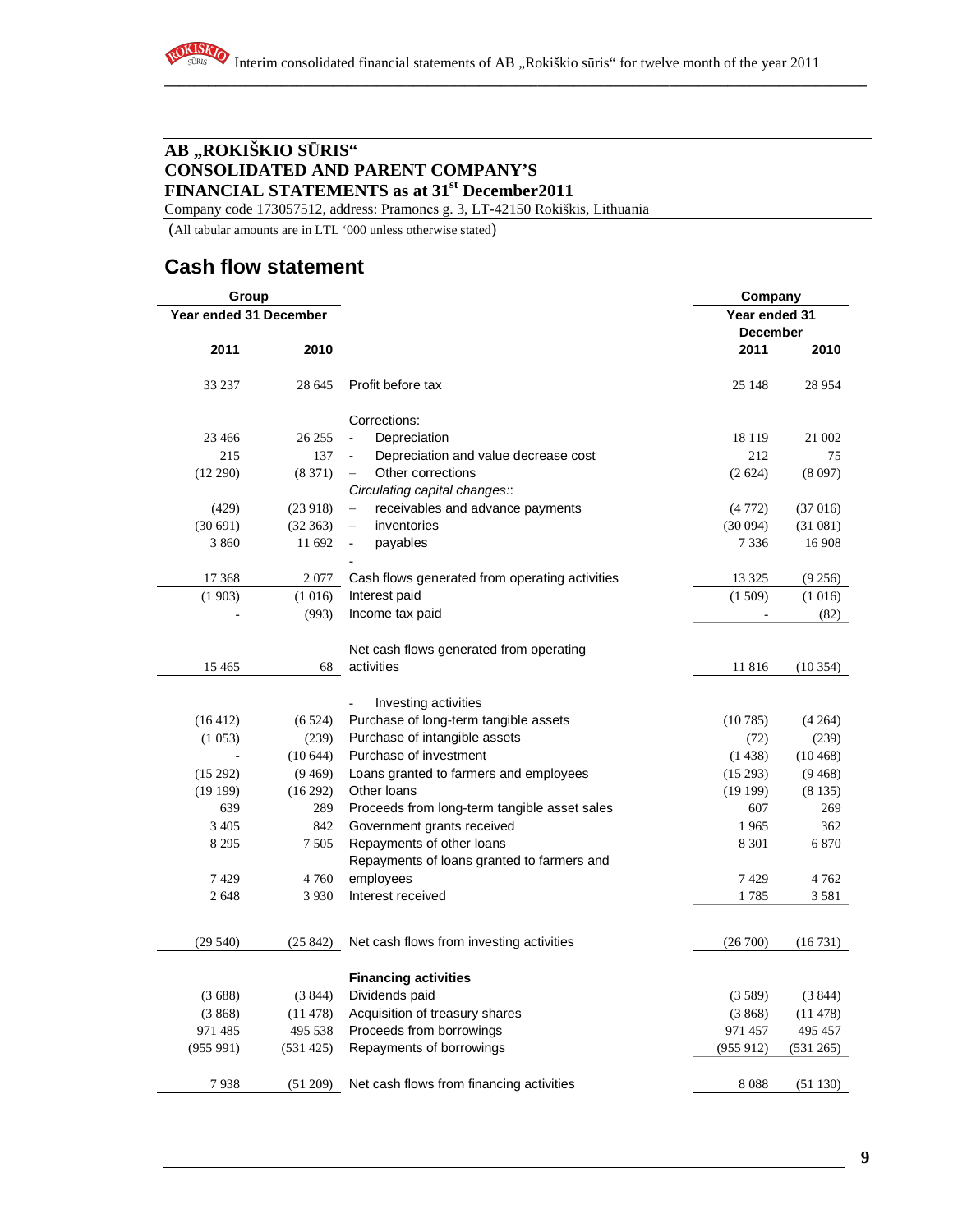| (6137)  | (76 983)<br>$\sim 10^{-11}$ | Net decrease in cash and cash<br>equivalents                | (6796) | (78215) |
|---------|-----------------------------|-------------------------------------------------------------|--------|---------|
| 4 5 9 9 | 81 582                      | Cash and cash equivalents at the beginning of<br>the period | 2976   | 81 191  |
| (1538)  | 4 5 9 9                     | Cash and cash equivalents at the end of the<br>period       | (3820) | 2976    |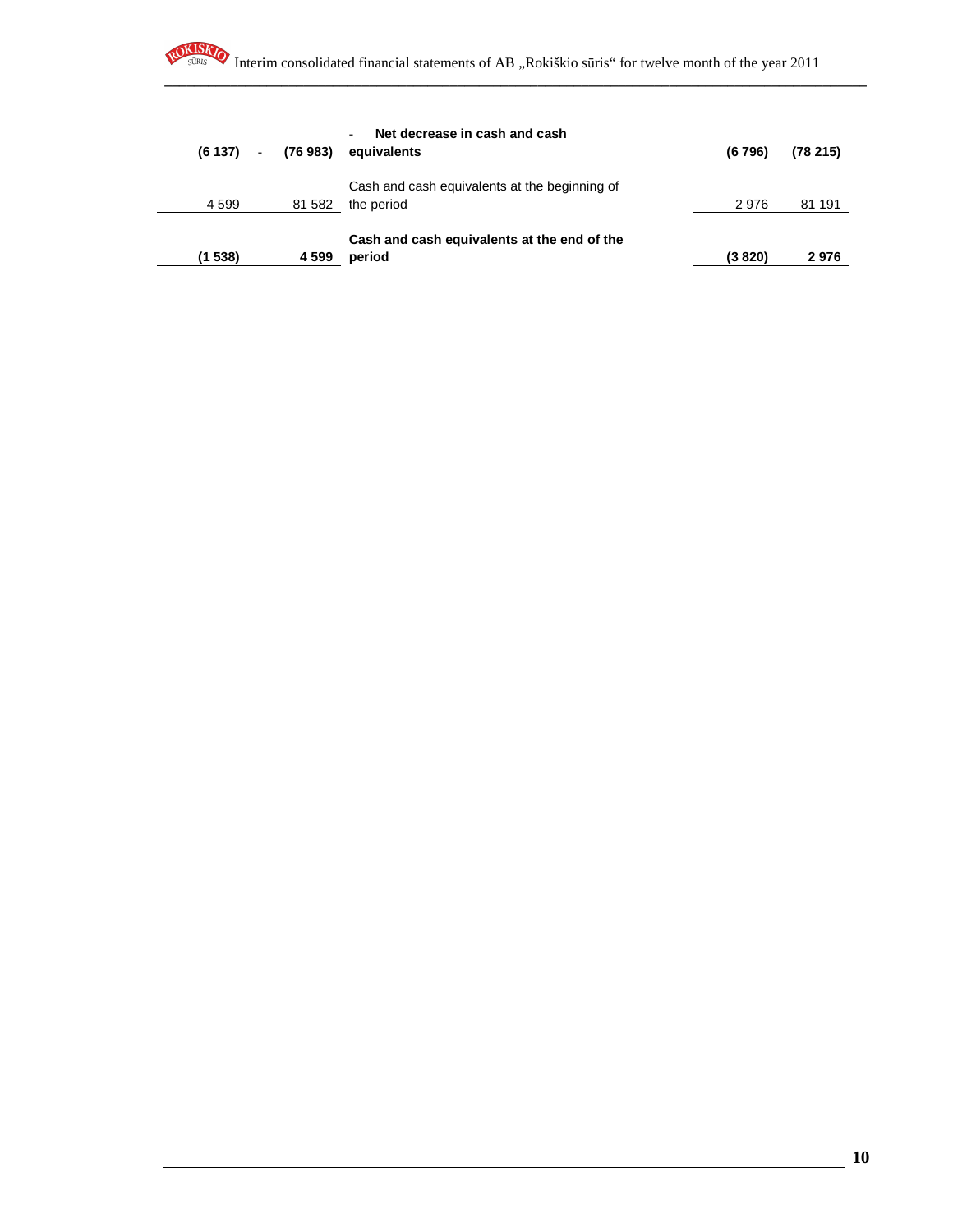# **AB "ROKIŠKIO S**Ū**RIS" CONSOLIDATED AND PARENT COMPANY'S FINANCIAL STATEMENTS as at 31st December2011**

Company code 173057512, address: Pramonės g. 3, LT-42150 Rokiškis, Lithuania

(All tabular amounts are in LTL '000 unless otherwise stated)

# **Commentary on the Report**

#### **1. General information**

The joint stock company "Rokiškio sūris" (hereinafter – the company) is a public listed company incorporated in Rokiskis.

The shares of Rokiškio Sūris AB are traded on the Baltic Main List of the NASDAQ OMX Vilnius  $(symbol - RSU1L)$ .

The Consolidated Group (hereinafter – the Group) consists of the Company, its two branches, four subsidiaries and one joint venture. (2010: two branches, five subsidiaries and one joint venture). The branches and subsidiaries that comprise consolidated Group are indicated below:

|                  | <b>Operating as</b><br>at December<br>31 <sup>st</sup> |      |  |  |
|------------------|--------------------------------------------------------|------|--|--|
| <b>Branches</b>  | 2011                                                   | 2010 |  |  |
| Utenos pienas    | Yes                                                    | Yes  |  |  |
| Ukmergės pieninė | Yes                                                    | Yes  |  |  |

| <b>Operating as</b><br>at December<br>31 <sup>st</sup> |      |      | Group's share (%) as at<br>December 31 <sup>st</sup> |        |        |
|--------------------------------------------------------|------|------|------------------------------------------------------|--------|--------|
| <b>Branches</b>                                        | 2011 | 2010 | <b>Subsidiaries</b>                                  | 2011   | 2010   |
| Utenos pienas                                          | Yes  | Yes  | UAB "Rokiškio pienas"                                | 100,00 | 100,00 |
| Ukmergės pieninė                                       | Yes  | Yes  | UAB "Skirpstas"                                      |        | 100,00 |
|                                                        |      |      | KB "Žalmargė"                                        | 100,00 | 100,00 |
|                                                        |      |      | SIA "Jekabpils Piena                                 | 100,00 | 50,05  |
|                                                        |      |      | Kombinats"                                           |        |        |
|                                                        |      |      | SIA Kaunata*                                         | 60,00  | 60,00  |

| <b>Joint venture</b> |       |       |
|----------------------|-------|-------|
| UAB, Pieno upės"     | 50,00 | 50,00 |

\* These subsidiaries were not consolidated due to their insignificance.

As at  $31<sup>st</sup>$  March 2011, the company UAB "Skirpstas" was liquidated. As at  $31<sup>st</sup>$  May 2011, the company acquired 49,95 per cent of the authorized capital of milk collection company SIA Jekabpils piena kombinats, consequently the company increased its block of shares up to 100 per cent.

All above subsidiaries, the joint venture and branches are incorporated in Lithuania, except for SIA "Jekabpils Piena Kombinats" and SIA "Kaunata" which are incorporated in Latvia.

SIA "Kaunata" was acquired on 11th May 2010. AB "Rokiskio suris' acquired 40 per cent for LTL353,000 and UAB Rokiskio pienas acquired 20 per cent LTL176,000.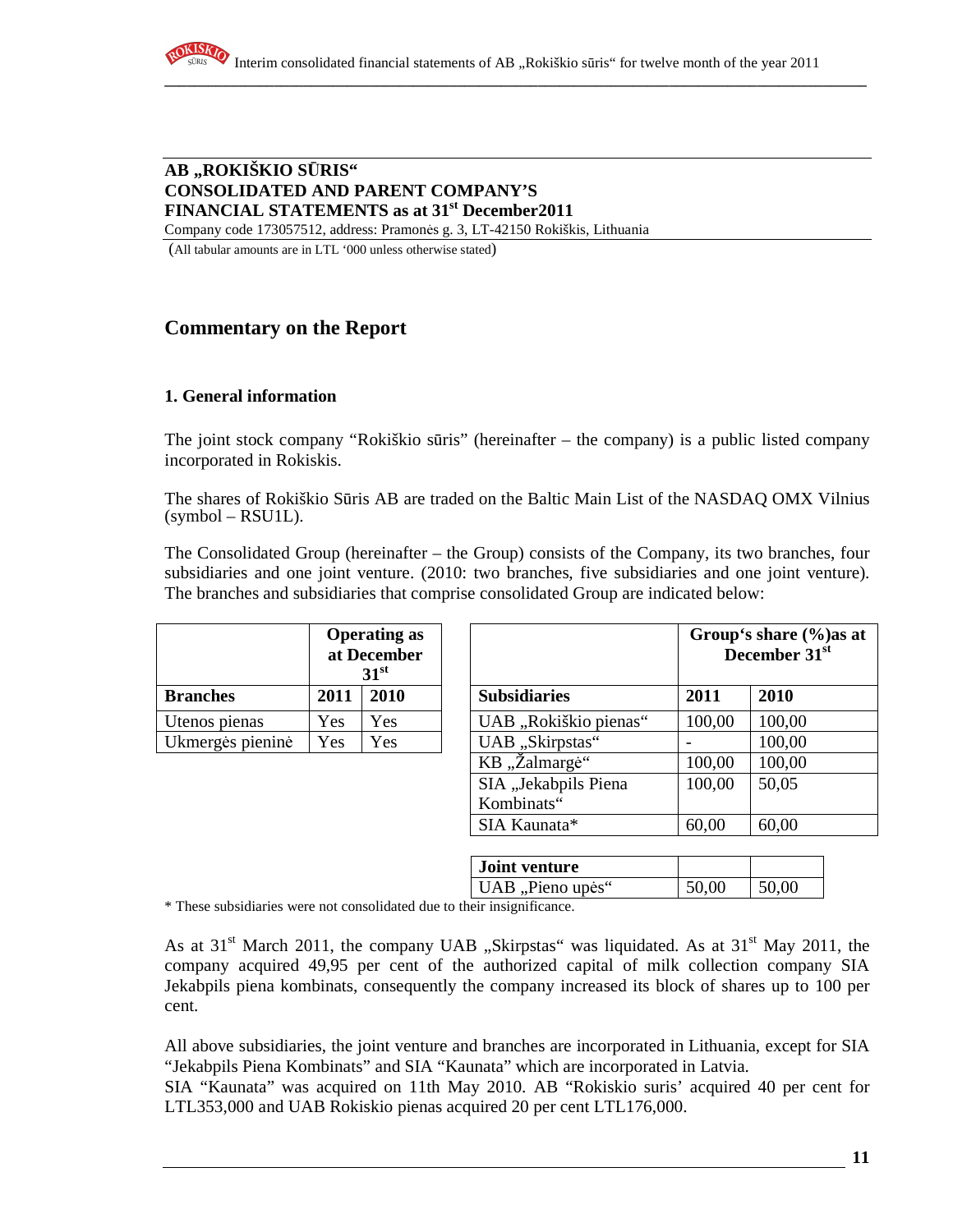

The Group's main line of business is the production of fermented cheese and a wide range of other dairy products.

**\_\_\_\_\_\_\_\_\_\_\_\_\_\_\_\_\_\_\_\_\_\_\_\_\_\_\_\_\_\_\_\_\_\_\_\_\_\_\_\_\_\_\_\_\_\_\_\_\_\_\_\_\_\_\_\_\_\_\_\_\_\_\_\_\_\_\_\_\_\_\_\_\_\_\_\_\_\_\_\_\_\_\_\_\_\_\_\_\_\_\_\_\_\_\_\_**

For the year ended December  $31<sup>st</sup>$ , 2011, the average number of the company's employees was equal to 1 043 (compared to 1 026 employees in 2010). For the year ended December  $31^{\text{st}}$ , 2011, the average number of the Group's employees was equal to 1 599 (compared to 1 607 employees in 2010).

As at  $30<sup>th</sup>$  September 2011, the company had a deposit certificate of LTL15M in a bank Snoras. When forming the interim consolidated financial reports for 12 month period this amount was accounted provision.

#### **2. Accounting Principles**

These consolidated financial statements have been prepared according to International Financial Reporting Standards (IFRS) as adopted by the European Union.

The consolidated financial statements have been prepared under the historical cost convention. The principal accounting policies applied in the preparation of these consolidated and parent company's financial statements are set out below. These policies have been consistently applied to all the years present, unless otherwise stated.

The preparation of consolidated and parent company's financial statements in conformity with IFRS requires the use of estimates and assumptions that affect the reported amounts of assets and liabilities and disclosure of contingent assets and liabilities at the date of the financial statements and the reported amounts of revenues and expenses during the reporting period.

Subsidiaries are the entities over which the Group has the power to govern the financial and operating policies generally accompanying a shareholding of more than one half of the voting rights. Subsidiaries are fully consolidated from the date on which control is transferred to the Group. They are de-consolidated from the date that control ceases.

Transactions among the Group's enterprises, residual values and retained transaction earnings between the Group's enterprises are eliminated. Unrealised loss is eliminated too; however, it is considered to be the sign of transfer asset value decrease. The accounting principles of daughter enterprises were changed where necessary in order to ensure their consistency with the accounting principles applied by the Group.

The Group applies a policy of treating transactions with minority interests as transactions with parties external to the Group. Disposals to minority interests result in gains and losses for the Group that are recorded in the statement of comprehensive income.

The group's interests in jointly controlled entities are accounted for by proportionate consolidation. The group combines its share of the joint ventures' individual income and expenses, assets and liabilities and cash flows on a line-by-line basis with similar items in the group's financial statements. The group recognises the portion of gains or losses on the sale of assets by the group to the joint venture that is attributable to the other venturers. The group does not recognise its share of profits or losses from the joint venture that result from the group's purchase of assets from the joint venture until it resells the assets to an independent party. However, a loss on the transaction is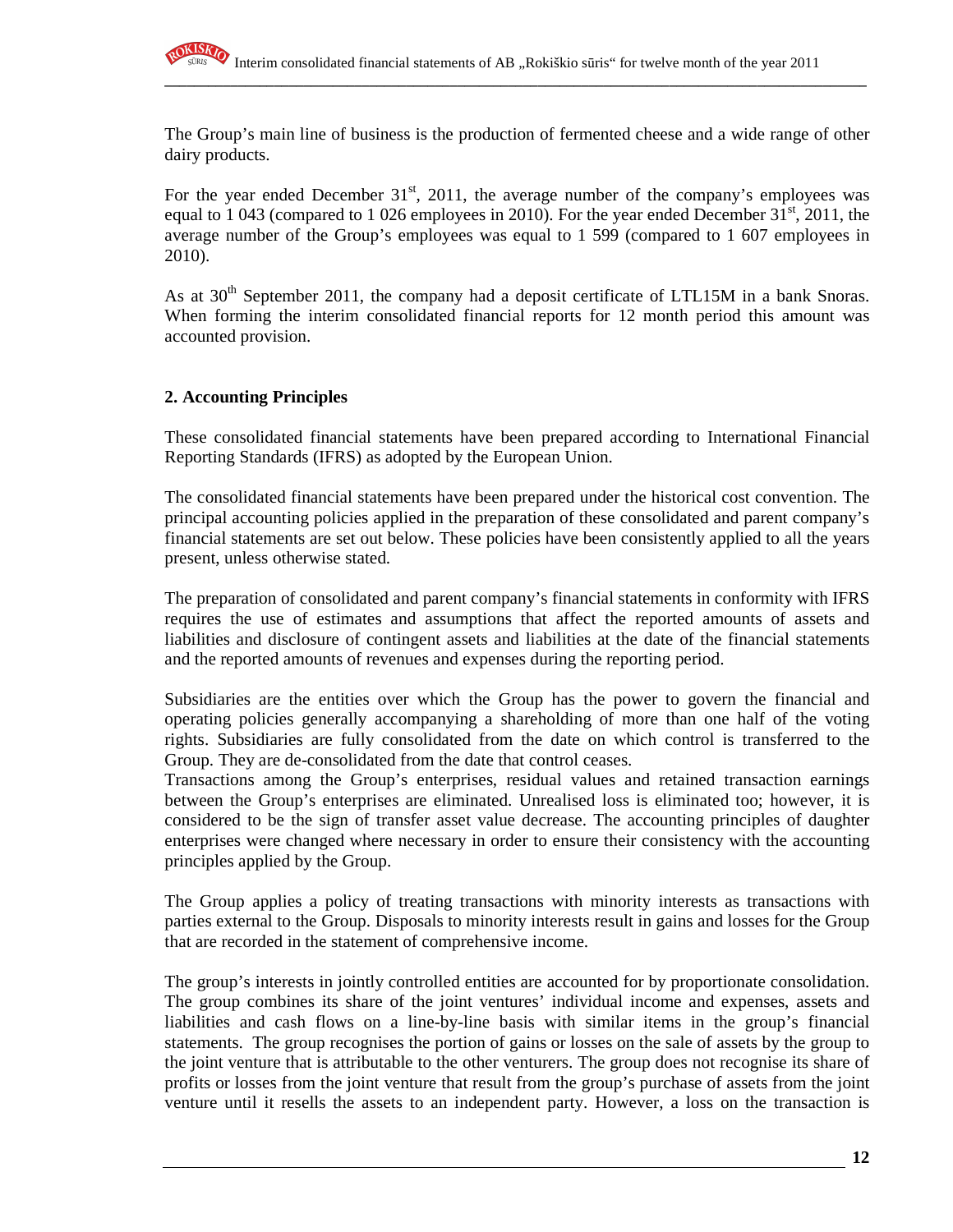

recognised immediately if the loss provides evidence of a reduction in the net realisable value of current assets, or an impairment loss.

Items included in the financial statements of the Company and each of the Group's entities are measured using the currency of the primary economic environment in which the entity operates (hereinafter "the functional currency"). The financial statements are presented in Litas (LTL), which is the Company's (and each of the Group entity's) functional and presentation currency.

The value of long-term tangible assets is valued at historical cost less accumulated depreciation or at revaluation value.

Subsequent costs are included into the asset's carrying amount or recognized as separate assets, as appropriate, only when it is likely that in future the Group will receive economic benefits associated with the item and the cost of the item will be measured accordingly. All other repairs and maintenance expenses are charged to the income statement during the financial period in which they have been incurred.

Depreciation on property, plant and equipment is calculated using the straight-line method to allocate their cost to their residual values over their estimated useful lives, as follows:

| <b>Buildings</b>                                  | $15 - 55$ years |
|---------------------------------------------------|-----------------|
| Plant & machinery                                 | 5 - 29 years    |
| Motor vehicles                                    | $4 - 10$ years  |
| Equipment and other property, plant and equipment | $3 - 20$ years  |

The asset residual values and useful lives are reviewed, and adjusted, if appropriate, at each balance sheet date.

The Group's software which is expected to bring the Group material benefit in future, is valued at cost price less accumulated depreciation. Depreciation is calculated using the straight-line method for the estimated useful life from 1 to 5 years.

Loans and receivables are non-derivative financial assets with fixed or determinable payments that are not quoted in an active market. They are included in current assets, except for maturities greater than 12 months after the balance sheet date. These are classified as non-current assets. Loans and receivables are classified as 'trade and other receivables' in the balance sheet.

Inventories are subsequently carried at the lower of cost and net realisable value. Cost is determined by the first-in, first-out (FIFO) method. The cost of finished goods and work in progress comprises raw materials, direct labour, other direct costs and related indirect production overheads, but excludes borrowing costs. Net realisable value is the estimated selling price in the ordinary course of business, less the costs of completion and selling expenses.

Loans granted and amounts receivables are recognised initially at fair value and subsequently measured at amortised cost using the effective interest method, less the amount of impairment loss. A provision for impairment of amounts receivables is established when there is objective evidence that the Group will not be able to collect all amounts due according to the original terms of receivables. The impairment amount is the difference between the asset's carrying amount and the present value of estimated future cash flows, discounted at the original effective interest rate. The amount of the provision is recognised in the statement of comprehensive income within 'general and administrative expenses'. Bad debts are written off during the year in which they are identified as irrecoverable.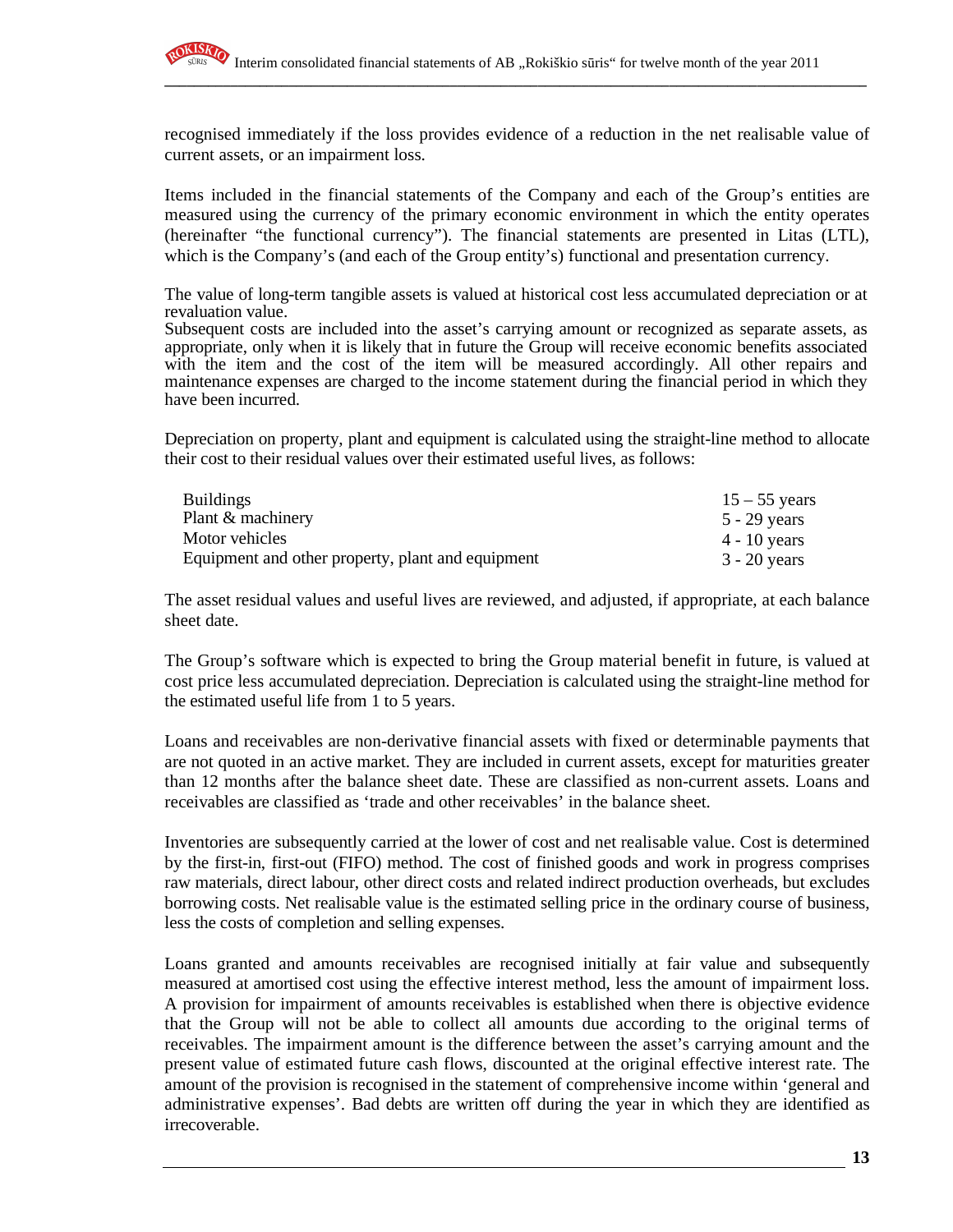

Cash and cash equivalents are carried at nominal value. For the purposes of the cash flow statement, cash and cash equivalents comprise cash on hand and at bank and bank overdrafts. Bank overdrafts are included in borrowings in current liabilities on the balance sheet.

Ordinary shares are stated at their par value. Consideration received for the shares sold in excess over their nominal value is shown as share premium. Incremental external costs directly attributable to the issue of new shares are accounted for as a deduction from share premium.

Where the Company or its subsidiaries purchase the Company's equity share capital, the consideration paid including any attributed incremental external costs is deducted from shareholders' equity as treasury shares until they are sold, reissued, or cancelled. No gain or loss is recognised in the statement of comprehensive income on the sale, issuance, or cancellation of treasury shares. Where such shares are subsequently sold or reissued, any consideration received is presented in the consolidated financial statements as a change in shareholders' equity.

Other reserves are established upon the decision of annual general meeting of shareholders on profit appropriation.

Borrowings are recognised initially at fair value, net of transaction costs incurred. Borrowings are subsequently stated at amortised cost. Any difference between the amount at initial recognition and the redemption value is recognised in the statement of comprehensive income over the period of the borrowings using the effective interest method.

Profit is taxable at a rate of 15 per cent (2009: 20 per cent) in accordance with the Lithuanian regulatory legislation on taxation.

The Group pays social security contributions to the state Social Security Fund (the Fund) on behalf of its employees based on the defined contribution plan in accordance with the local legal requirements. Social security contributions are recognised as expenses on an accrual basis and are included in payroll expenses.

Revenue comprises the fair value of the consideration received or receivable for the sale of goods and services in the ordinary course of the Group's activities. Revenue is shown net of value-added tax, returns, rebates and discounts and after eliminated sales within the Group. Revenue from sales of goods is recognised only when all significant risks and benefits arising from ownership of goods is transferred to the customer.

Interest income is recognised on a time-proportion basis using the effective interest method.

Dividend distribution to the Company's shareholders is recognised as a liability in the Group's financial statements in the period in which the dividends are approved by the Company's shareholders.

Basic earnings per share are calculated by dividing net profit attributed to the shareholders from average weighted number of ordinary registered shares in issue, excluding ordinary registered shares purchased by the Company and the Group and held as treasury shares.

Operating segments are reported in a manner consistent with the internal reporting provided to the chief operating decision-maker. The chief operating decision-maker, who is responsible for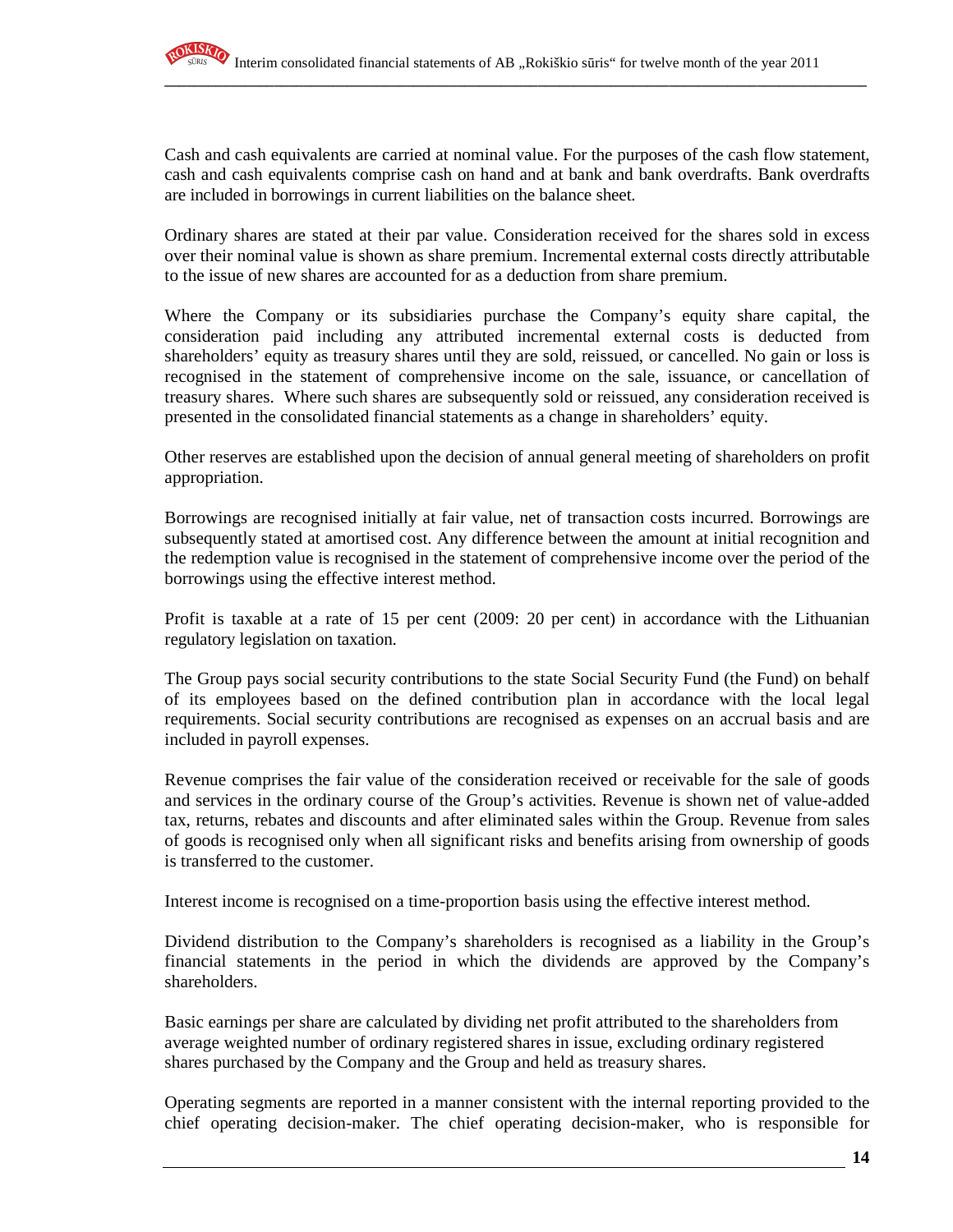allocating resources and assessing performance of the operating segments, has been identified as the Board of directors that make strategic decisions.

The Group's management identified the following operating segments within the Group: hard cheese, semi hard cheese, butter, milk, cream, sour cream, sour milk, yogurt, curds, curd cheese and other. These operating segments were aggregated into two main reportable segments, based on similar nature of products, production process, type of customers and method of distribution.

Government grants are recognised at fair value where there is sufficient evidence that the grant will be received and the Group and the Company will comply with all conditions attached.

Export subsidies paid by the Government for each exported tone of products meeting certain requirements are included in sales revenue.

Government grants received to finance acquisition of property, plant and equipment are included in non-current deferred income in the balance sheet. They are recognised as income on a straight-line basis over the useful life of property, plant and equipment concerned.

Provisions are measured at the present value of expenditures expected to be required to settle the obligation using pre-tax rate that reflects current market assessments of the time value of money and the risks specified to the obligation. The increase in the provision due to passage of time is recognised as interest expense.

Trade payables are recognised initially at fair value and subsequently measured at amortised cost using effective interest method.

#### **3. Information on segments**

*Primary segment – business segments* 

The Group's main business segments:

- Fresh dairy products
- Cheese and other dairy products.

Other operations of the Group comprise of raw milk collection. Transactions between the business segments are on normal commercial terms and conditions.

#### *Secondary segment – geographic segments*

Analysis of the Group's income from sales according to markets is as follows:

| Group           |                 |                                                         | Company         |                 |
|-----------------|-----------------|---------------------------------------------------------|-----------------|-----------------|
| 2011<br>225 725 | 2010<br>201 784 | Lithuania                                               | 2011<br>217 707 | 2010<br>191 934 |
| 341 615         |                 | 259 351 European Union countries                        | 328 155         | 248 996         |
| 120 685         |                 | 92 625 Other (including the United States and<br>Japan) | 120 685         | 92.625          |
| 688 025         | 553 760         | Total                                                   | 666 547         | 533 555         |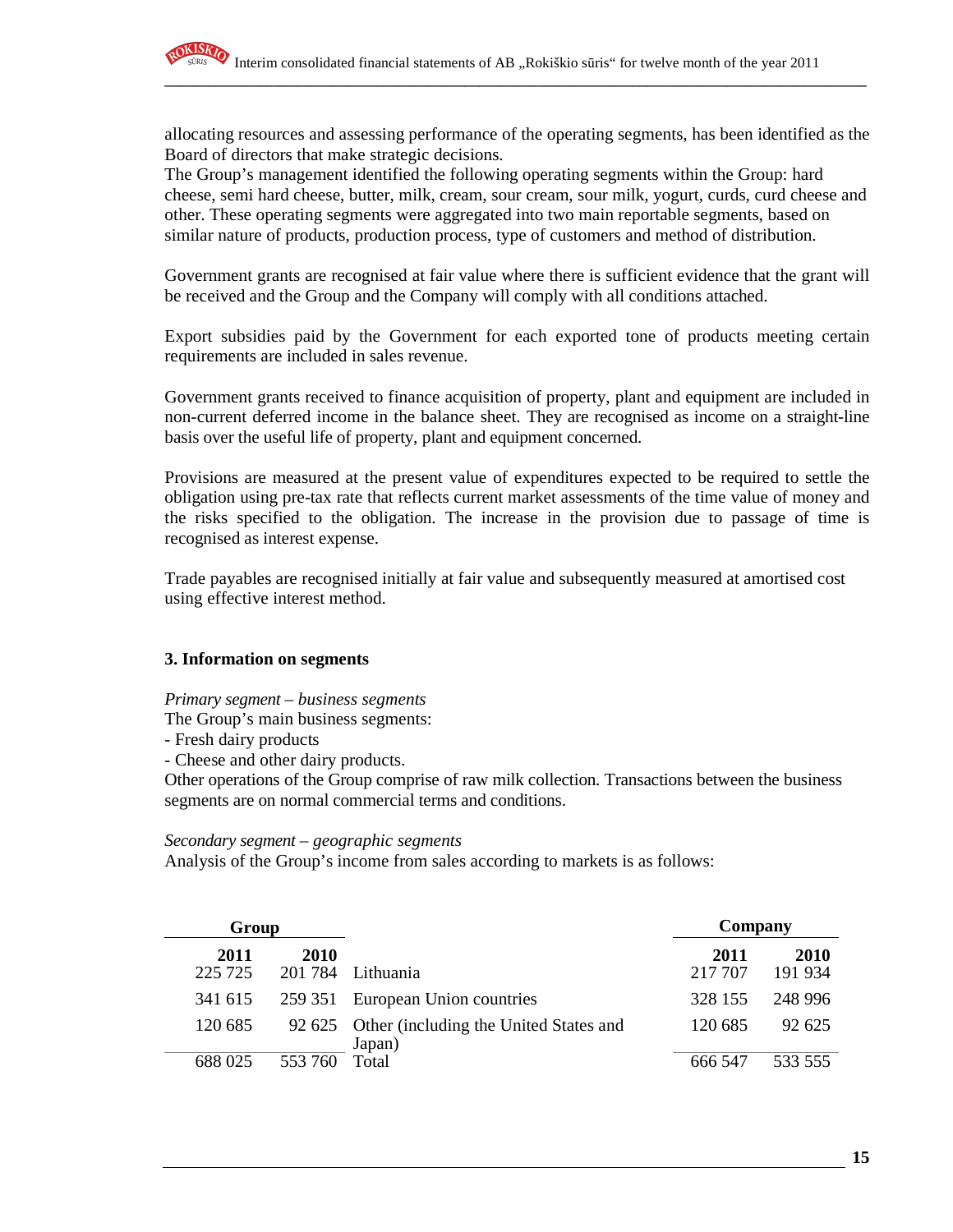Income analysis according to groups:

| Group           |         |                        | Company         |                 |
|-----------------|---------|------------------------|-----------------|-----------------|
| 2011<br>687 072 | 2010    | 550 905 Product Sales  | 2011<br>666 211 | 2010<br>511 518 |
|                 |         | 374 Export subsidies   |                 | 374             |
| 953             |         | 2481 Provided services | 336             | 21 663          |
| 688 025         | 553 760 | Total                  | 666 547         | 533 555         |

Following the European Commission's Regulation "Concerning covering export costs of milk and dairy products", starting from  $1<sup>st</sup>$  May 2004 the company has the right to receive subsidies for the cheese exported to the countries determined by the latter Regulation. Export subsidies are paid for every ton of exported production which is in conformity with the Regulation requirements. Payable export subsidies are reported under trade and other payables.

#### **4. Long-term tangible assets**

In the income statement the depreciation charge of long-term tangible assets is reported in the following entries: selling and marketing expenses, general and administrative expenses and cost of sales, as well as in production in progress and ready production entries.

Software and intangible asset depreciation charge are accounted in the entry of general and administrative expenses.

As at 2011 12 31 the Company made revaluation of PP&E. After revaluation value of PP&E increased by 70 mln LTL. up to 150 mln LTL. 70 mln LTL valuation increase was accounted in PP&E valuation reserve.

#### **5. Loans granted**

| Group                     |        |                                                                                                                                                                            | Company                  |                          |
|---------------------------|--------|----------------------------------------------------------------------------------------------------------------------------------------------------------------------------|--------------------------|--------------------------|
| 2011                      | 2010   |                                                                                                                                                                            | 2011                     | 2010                     |
| 4 7 7 6<br>569<br>24 0 55 |        | 8 143 Long-term loans granted to farmers<br>404 Long-term loans granted to employees<br>7 515 Other long-term loans granted<br>Less provisions for value decrease of loans | 4 7 7 6<br>569<br>29 604 | 8 1 4 3<br>404<br>6 0 23 |
|                           | (3003) | to be granted                                                                                                                                                              |                          | (3003)                   |
| 29 400                    |        | 13 059 Net value of long-term loans                                                                                                                                        | 34 949                   | 11 567                   |

The repayment terms of loans granted to farmers vary from 2 months to 10 years, whereas the annual interest rate varies from 0 to 10 per cent.

The repayment terms of loans granted to employees vary from 1 to 22 years, whereas the interest rate for them was not applied.

The company's managing bodies believe that the balance sheet values of long-term receivables are their fair values.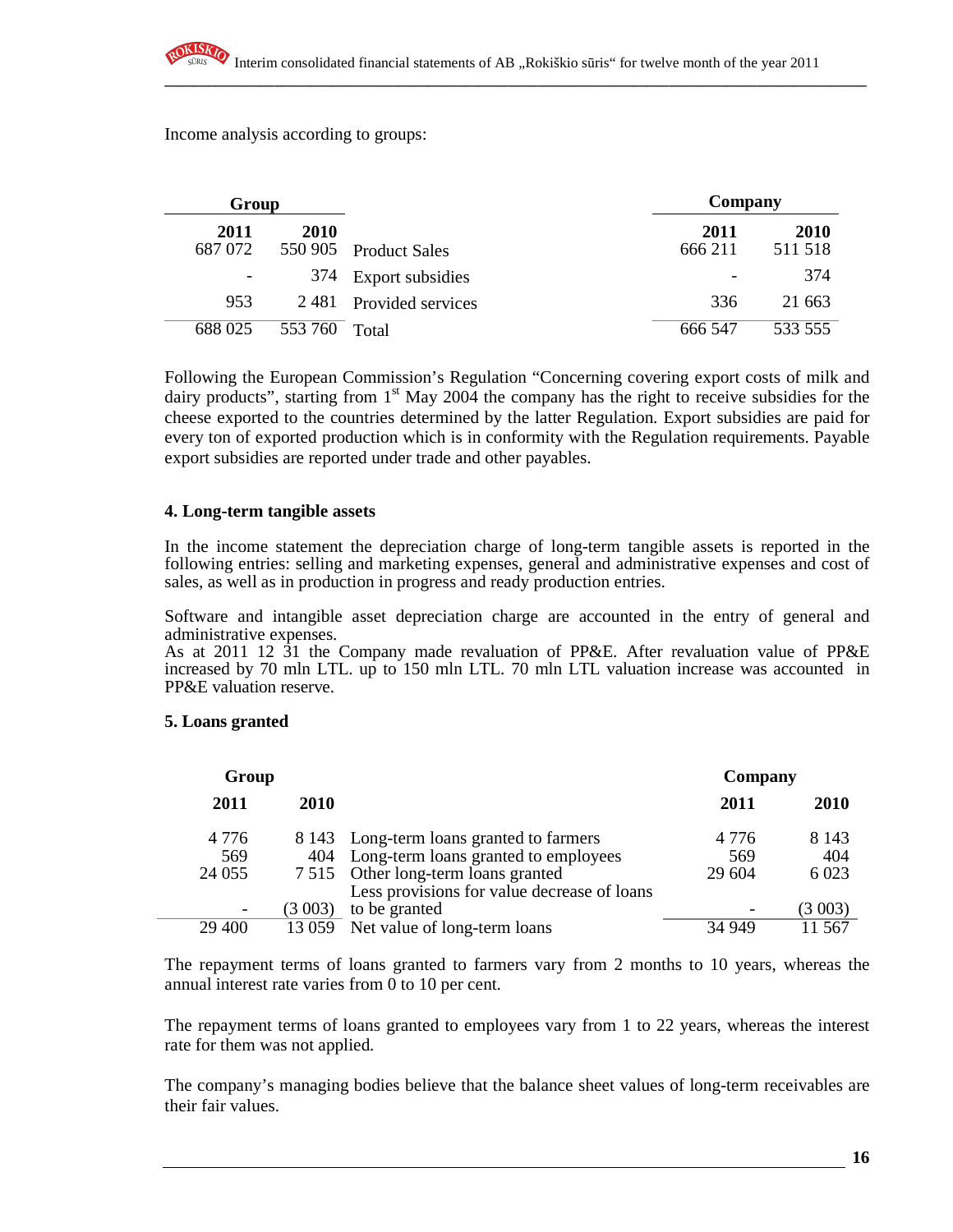# **6. Inventories**

RO

| Group   |          |                                                       | Company |         |
|---------|----------|-------------------------------------------------------|---------|---------|
| 2011    | 2010     |                                                       | 2011    | 2010    |
| 7 0 0 2 | 7 074    | Raw material                                          | 2 7 1 0 | 3 3 4 3 |
| 17752   | 13 915   | Production in progress                                | 17 29 1 | 13 4 58 |
| 68 337  | 38 748   | Ready production                                      | 66 341  | 36 512  |
| 3 5 6 7 | 2 8 4 9  | Other inventories                                     | 2689    | 2 2 4 5 |
| 96 658  |          | 62 586 Total inventories at acquisition<br>value      | 89 031  | 55 558  |
| (1690)  |          | Decreased: write-off down to net<br>realization value | (1690)  |         |
| 94 968  | 62 5 8 6 | Total inventories                                     | 87 341  | 55 558  |

# **7. Selling and Other Receivables**

| Group             |                                                               | Company |         |
|-------------------|---------------------------------------------------------------|---------|---------|
| 2010<br>2011      |                                                               | 2011    | 2010    |
| 3 8 3 4<br>3 229  | <b>Non-current receivables</b><br>Other receivables<br>$\sim$ |         | 3 2 2 9 |
|                   | <b>Current receivables</b>                                    |         |         |
| 93 5 20<br>83 872 | Trade receivables                                             | 85 792  | 86 000  |
| 4 0 7 9<br>3.601  | VAT receivable                                                | 3 5 8 3 | 2456    |
|                   | - Receivable export subsidies                                 |         |         |
| 1 3 1 1<br>2 608  | Advance payments and future period                            | 1 0 9 0 | 1750    |
|                   | expenses                                                      |         |         |
| 98 910<br>90 081  |                                                               | 90 4 65 | 90 206  |

## **8. Cash and cash equivalents**

| Group  |        |                                    | Company |        |
|--------|--------|------------------------------------|---------|--------|
| 2011   | 2010   |                                    | 2011    | 2010   |
| 6 602  |        | 16 748 Current deposits            | 6 5 8 2 | 16 699 |
| 3974   |        | 2 776 Bank and cash-register money | 1 7 1 2 | 1 203  |
| 10 576 | 19 524 |                                    | 8 2 9 4 | l7 902 |

Cash and cash equivalents in the Balance sheet and Cash flow statement are made of the following:

| Group               |                                    | Company  |         |
|---------------------|------------------------------------|----------|---------|
| 2010<br>2011        |                                    | 2011     | 2010    |
| 6 602               | 16 748 Current deposits            | 6 5 8 2  | 16 699  |
| 3 9 7 4             | 2 776 Bank and cash-register money | 1 7 1 2  | 1 203   |
| (12 114)<br>(14926) | Overdraft                          | (12 114) | (14926) |
| (1538)<br>4 5 9 9   |                                    | (3820)   | 2976    |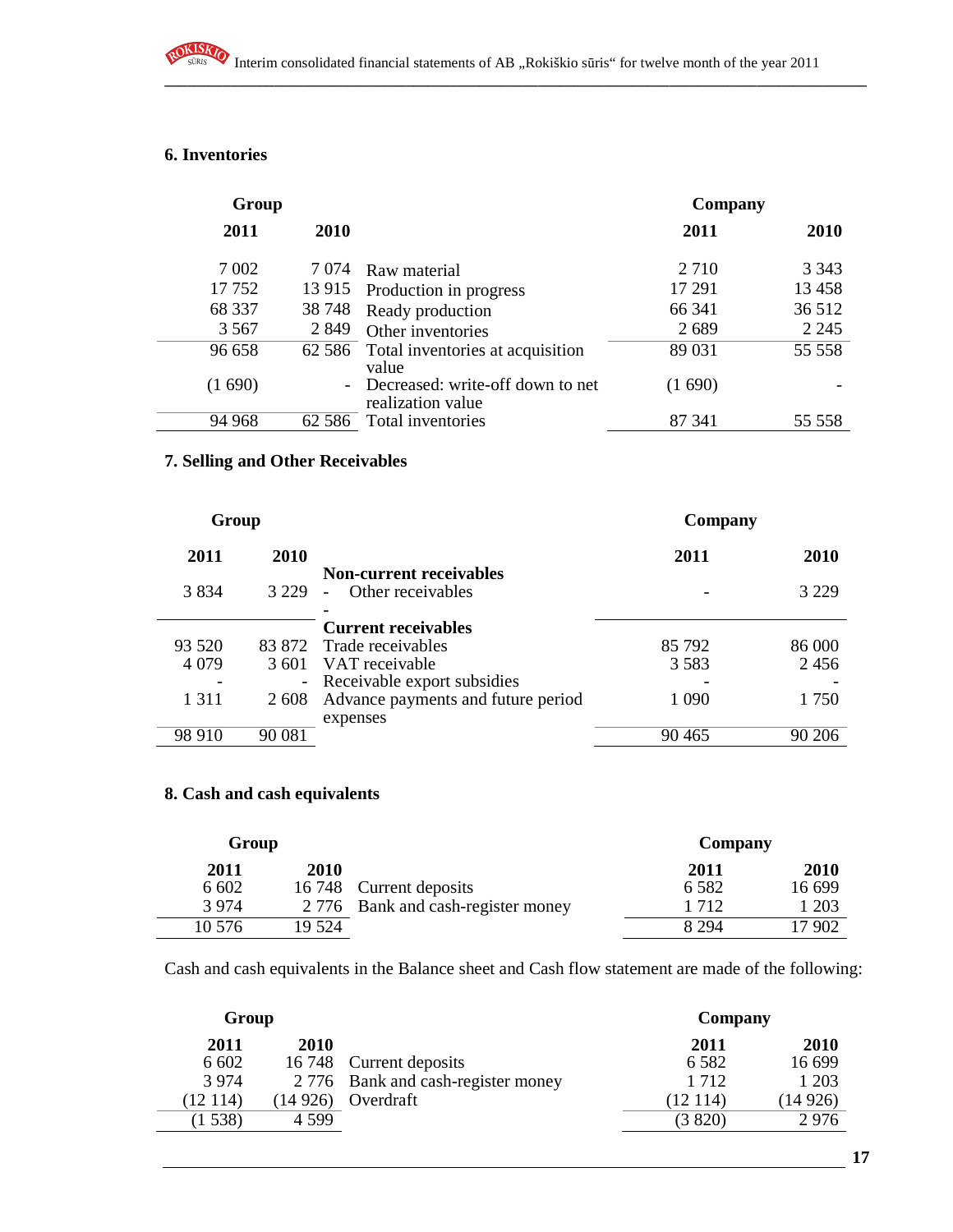

#### **9. Share capital**

As of 31<sup>st</sup> December 2011, the authorized capital of AB Rokiskio suris made LTL35,867,970 (thirty five million eight hundred sixty seven thousand nine hundred seventy litas) divided into 35,867,970 (thirty five million eight hundred sixty seven thousand nine hundred seventy) ordinary registered shares with par value of LTL 1 (one litas).

Nominal value of share equals to LTL1 (one litas). (VVPB symbol RSU1L; ISIN code LT0000100372).

Within the financial year 2011, AB "Rokiškio sūris" bought 802,094 ordinary registered shares of AB "Rokiškio sūris" at par value of LTL 1 (one litas) via Stock Exchange NASDAQ OMX Vilnius, which is affecting the submarket of official tender offer, for LTL 3,865,000. It made 2,24 per cent of the company's authorized capital.

The company does not have the right to employ property and non-property rights using the own shares as stated by the Law on Joint Stock Companies.

As of December  $31<sup>st</sup>$ , 2011, AB "Rokiškio sūris" owned 35,065,876 ordinary shares with voting right.

#### **10. Shareholders**

Total number of shareholders of AB "Rokiškio sūris" (as at 31.12.2011– 5.752 shareholders. **The shareholders having or owning over 5 percent of the issuer's authorized capital (as** 

|                          |                       | <b>Proprietary rights</b> |         |               | With associated |           |
|--------------------------|-----------------------|---------------------------|---------|---------------|-----------------|-----------|
| Name, surname            | <b>Address</b>        |                           |         |               | persons         |           |
| Name of company          |                       | Number of                 | Capital | <b>V</b> otes | Capital         | Number    |
|                          |                       | shares                    | share   | $\frac{0}{0}$ | share %         | of shares |
|                          |                       |                           | $\%$    |               |                 |           |
| <b>UAB</b> "Pieno        | Pramonės g. 3,        | 13 937 173                | 38,86   | 39,75         | 64,92           | 66,41     |
| pramonės investicijų     | Rokiškis              |                           |         |               |                 |           |
| valdymas"                | Lietuva               |                           |         |               |                 |           |
| <b>Company code</b>      |                       |                           |         |               |                 |           |
| 173748857                |                       |                           |         |               |                 |           |
|                          | Sodu 41a,             |                           |         |               |                 |           |
| <b>Antanas Trumpa</b>    | Rokiškis              | 6 978 370                 | 19,46   | 19,90         | 64,92           | 66,41     |
|                          | Lietuva               |                           |         |               |                 |           |
| <b>Skandinaviska</b>     | Torg<br>2,<br>Sergels | 3 3 0 3 0 4 7             | 9,21    | 9,42          |                 |           |
| Enskilda                 | 10640                 |                           |         |               |                 |           |
| <b>Banken AB clients</b> | Stockholm,            |                           |         |               |                 |           |
| Code 502032-9081         | Sweden                |                           |         |               |                 |           |
| <b>Swedbank clients</b>  | Liivalaia 8,          | 2 5 14 108                | 7,01    | 7,17          |                 |           |
| Code 10060701            | Tallinnn 15040        |                           |         |               |                 |           |
|                          | Estonia               |                           |         |               |                 |           |
| AB "Rokiškio sūris"      | Pramonės g.3,         | 802 094                   | 2,24    |               |                 |           |
| <b>Company code</b>      | Rokiškis, Lietuva     |                           |         |               |                 |           |
| 173057512                |                       |                           |         |               |                 |           |

# **at 31.12.2011):**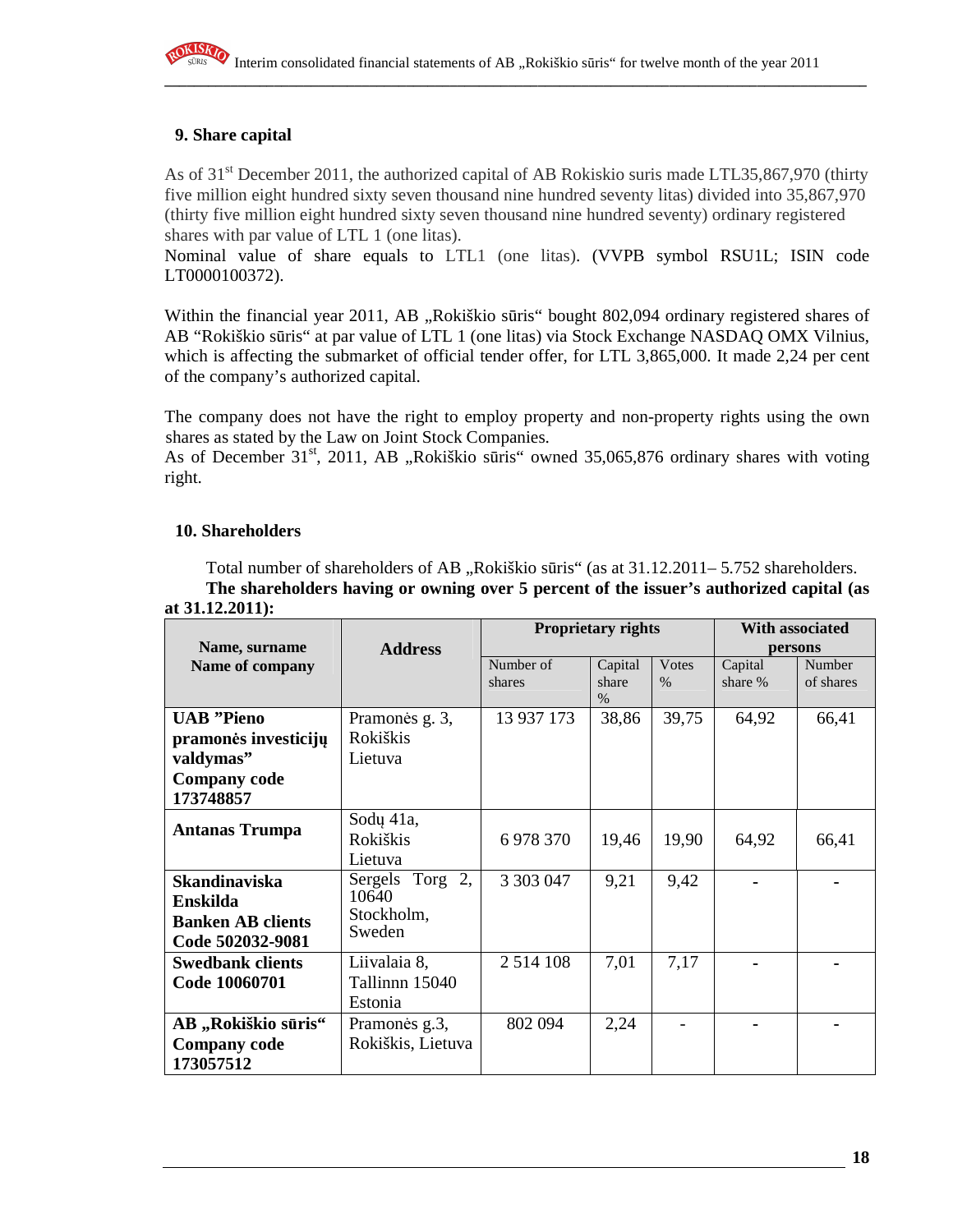Trade by ordinary registered shares of AB Rokiskio sûris on NASDAQ OMX Vilnius Stock Exchange within January-December 2011 (symbol RSU1L).



| Opening<br>price (EUR) | Minimal<br>price (EUR) $\parallel$ | Maximal<br>$\vert$ price (EUR) | Final price<br>(EUR) | Turnover<br>(items) | Turnover<br>(million)<br>EUR) | Capitalizati<br><sub>on</sub><br>(million)<br>EUR) |
|------------------------|------------------------------------|--------------------------------|----------------------|---------------------|-------------------------------|----------------------------------------------------|
| .790                   | 150                                | ,820                           | .298                 | 3 287 4 26          | 4,71                          | 46,56                                              |

#### **11. Financial ratios**

| Group      |            |                                    | Company    |            |
|------------|------------|------------------------------------|------------|------------|
| 2011       | 2010       |                                    | 2011       | 2010       |
| 688 025    | 553 760    | Revenue (LTL thousand)             | 666 547    | 533 555    |
| 58 821     | 55 413     | EBITDA (LTL thousand)              | 44 988     | 51 127     |
| 8.55       | 10,01      | EBITDA margin (%)                  | 6,75       | 9,58       |
| 27 653     | 24 625     | Operations profit (LTL thousand)   | 19884      | 24 878     |
| 4 0 2      | 4,45       | Margin of operations profit $(\%)$ | 2,98       | 4,66       |
| 0.79       | 0.65       | Profit per share (LTL)             | 0.56       | 0,66       |
| 35 867 970 | 38 444 894 | Number of shares (units)           | 35 867 970 | 38 444 894 |

#### **12. Management bodies of the issuer**

#### **Members of the Board of Directors**:

(as of 31st December 2011)

**Dalius Trumpa** – Board Chairman (elected by the  $25<sup>th</sup>$  April 2008 General meeting of shareholders). Owns 994 787 ordinary registered shares. i.e. 2,77% of the Authorized capital and 2,84% of votes of AB "Rokiškio sūris".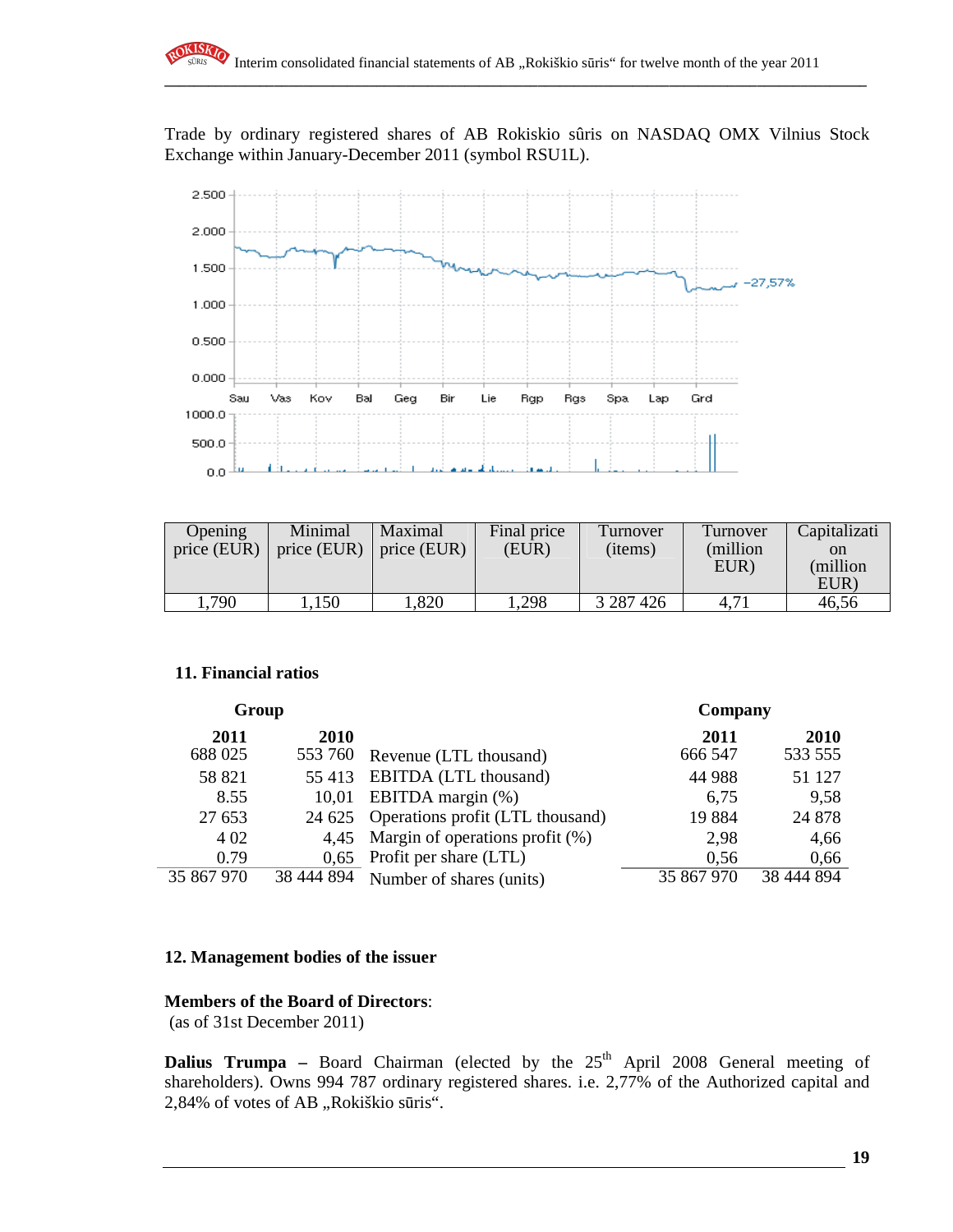

Education – university degree. Works for the company since 1991. As from 2002 in the capacity of production director.

As from 2007 appointed a deputy director. Also the director of UAB Rokiskio pienas from 2007.

Participation in the activities of other companies:

Shareholder of UAB" Pieno pramonės investicijų valdymas", having 3,91 % of the company's shares and votes;

Chief executive officer of UAB "Rokiškio pienas", having no shares;

Director of UAB "Rokvalda", having 100% of shares and votes;

**Antanas Kavaliauskas** - Deputy Chairman (elected by the 25<sup>th</sup> April 2008 General meeting of shareholders), the Chief Financial Officer of AB "Rokiškio sūris", having no ownership of AB "Rokiškio sūris".

Works for the company since 2002 in the capacity of finance director. Education – university degree. In 1997, obtained a master degree of ficance management in Kaunas technology university. As from 2002, a certified member of international accountants association ACCA.

Participation in the activities of other companies:

Shareholder of UAB "Pieno pramonės investicijų valdymas" owning 3,91% of shares of UAB" Pieno pramonės investicijų valdymas".

Board Chairman of Latvian company SIA Jekabpils piena kombinats, having no shares;

Director of Lithuanian dairy association "Pieno centras", having no shares.

**Antanas Trumpa -** Board member (elected by the  $25<sup>th</sup>$  April 2008 General meeting of shareholders), Chief Executive Officer of AB "Rokiškio sūris", owning 6 978 370 ordinary registered shares of AB "Rokiškio sūris", i.e. 19,46% of the authorized capital of AB "Rokiškio" sūris" and 19,90% of votes.

Education – university degree. Works for the company as from 1966. In 1979, prepared a dissertation "Organizing the work of vacuum aparatus" in Riga Politechnical Institute, consequently on 12th October 1994 was granted a doctor degree by Lithuanian Science Counsil.

Participation in the activities of other companies:

Shareholder of UAB "Pieno pramonės investicijų valdymas" with 7 546, i.e. 74,86% of the shares and votes of UAB" Pieno pramonės investicijų valdymas".

**Ramūnas Vanagas -** Board member (elected by the 25<sup>th</sup> April 2008 General meeting of shareholders), Development Director of AB "Rokiškio sūris", having no ownership of shares of AB "Rokiškio sūris".

Education – university degree. Works for the company since 2005 in the capacity of business development director.

Participation in the activities of other companies: He does not participate in the performance and capital of any other companies.

**Andrius Trumpa** - Board member (elected by the  $25<sup>th</sup>$  April 2008 General meeting of shareholders). Education – university degree. Works in Vilnius Gedimino Technikos University in the capacity of lecturer, owns 298 820 shares, i.e. 0,78% of the Authorized capital and 0,83% votes of AB "Rokiškio sūris".

He does not participate in the performance and capital of any other companies.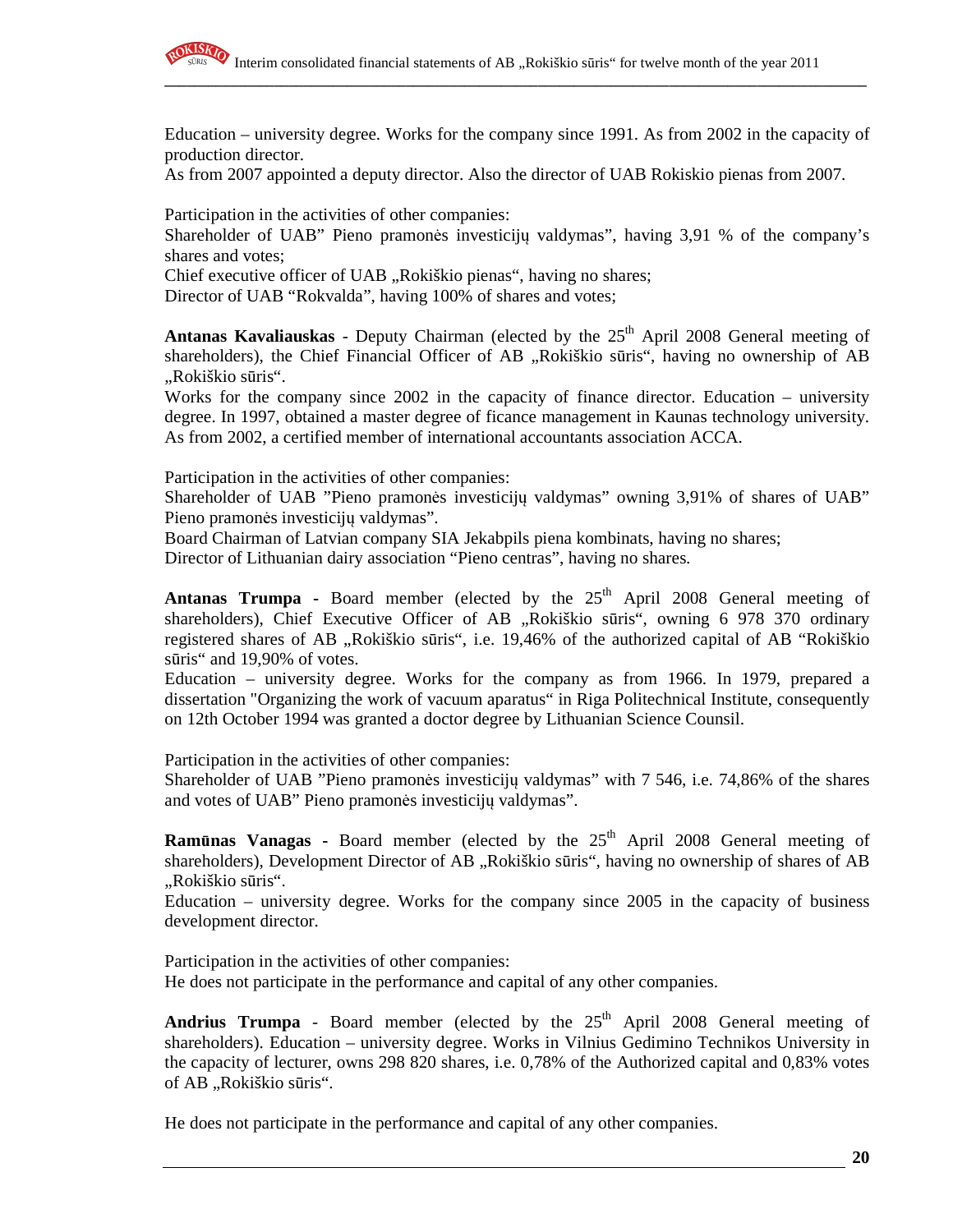

**Jonas Kvedaravičius** – Board member, (elected by the 25<sup>th</sup> April 2008 General meeting of shareholders), Central services director of AB "Rokiškio sūris", having 24 630 shares of AB ",Rokiškio sūris", i.e. 0,06 % of the company's authorized capital and 0,07% of votes.

Education – university degree. Works for the company since 1994 in the capacity of the central services director.

Participation in the activities of other companies:

Shareholder of UAB "Pieno pramonės investicijų valdymas", having 3,91 % of the company's shares and votes;

Director of UAB "Pieno pramonės investicijų valdymas".

**Jonas Kubilius** – Board member, (elected by the  $25<sup>th</sup>$  April 2008 General meeting of shareholders), Logistics director of AB "Rokiškio sūris", having 19 930 shares of AB "Rokiškio sūris", i.e. 0,05 % of the company's authorized capital and 0,06% of votes.

Education – university degree. Works for the company since 1995 in the capacity of the head of transport department. As from 2002 appointed the logistics director.

Participation in the activities of other companies:

Shareholder of UAB "Pieno pramonės investicijų valdymas", having 3,91 % of the company's shares and votes;

Evaldas Dikmonas - Board member, (elected by the 25<sup>th</sup> April 2008 General meeting of shareholders), Procurement director of AB "Rokiškio sūris", having 2 165 shares of AB "Rokiškio sūris", i.e. 0,01 % of the company's authorized capital and votes.

Education – university degree. Works for the company since 2001 in the capacity of the procurement director.

Participation in the activities of other companies:

Shareholder of UAB "Pieno pramonės investicijų valdymas", having 3,91 % of the company's shares and votes;

Board member of Latvian company SIA Jekabpils piena kombinats, having no shares.

**Darius Norkus - Board member, (elected by the 25<sup>th</sup> April 2008 General meeting of shareholders),** Sales and Marketing director of AB "Rokiškio sūris", having no shares of the company.

Education – university degree. Works for the company since 2001 in the capacity of the sales and marketing director.

Participation in the activities of other companies:

Shareholder of UAB "Pieno pramonės investicijų valdymas", having 3,91 % of the company's shares and votes;

Cadence period of the Board of Directors is 4 years. The cadence ends on  $25<sup>th</sup>$  April 2012.

#### **13. Information on the audit**

The audit according to the International Accounting Standards will be made for the full year 2011 by audit company UAB "PricewaterhouseCoopers".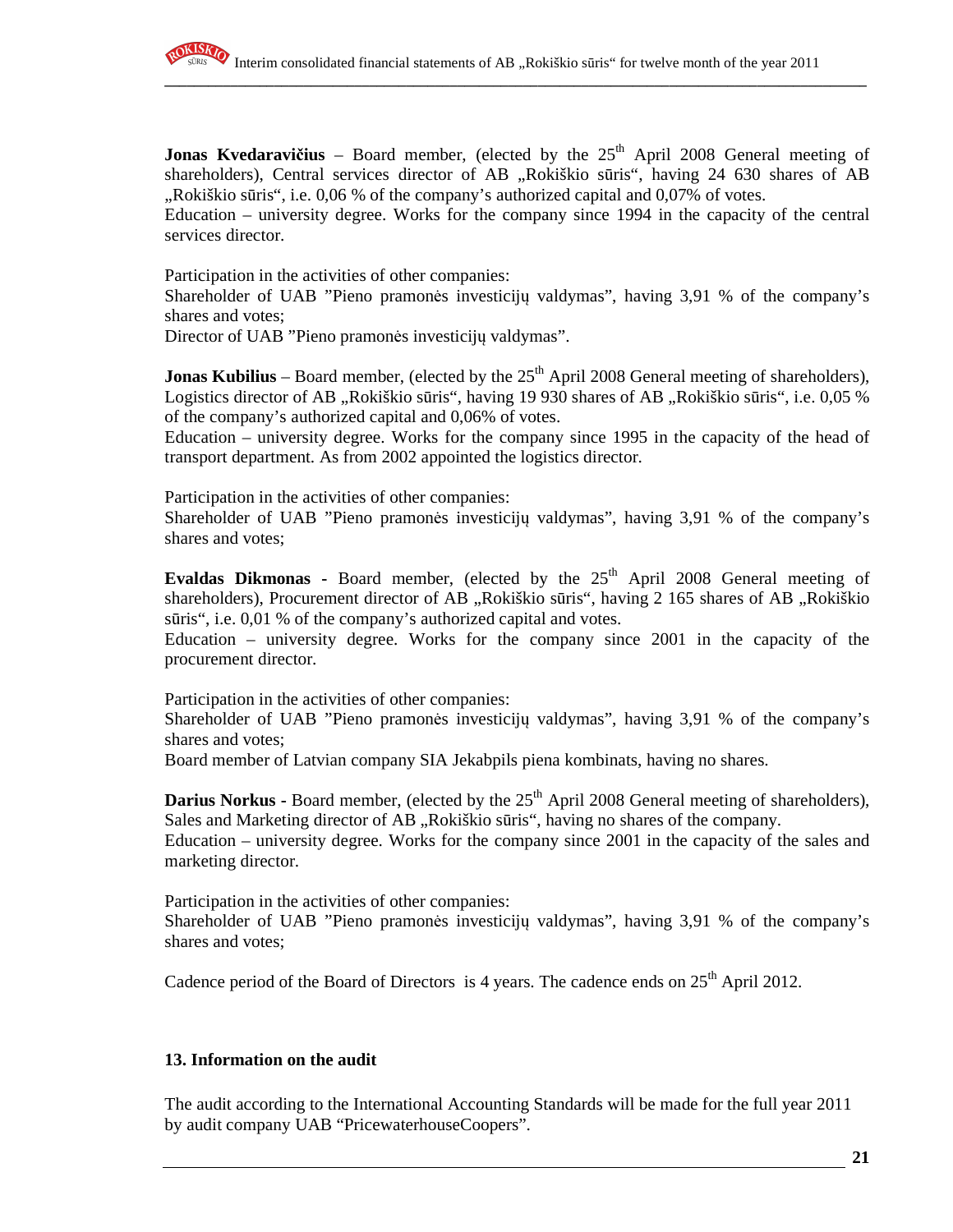

## **14. Up-to-date information on the publically announced data**

1. Disposal of treasury shares of AB "Rokiskio suris"

The company was disposed of its treasury shares (2 576 924 shares) when they were withdrawn. On March 8th 2011 a new wording of the Articles of Association of AB, Rokiskio suris" was registered in the Register of Legal Entities regarding decrease of the authorized capital due to the withdrawal of treasury shares. The resolution to decrease the authorized capital in the course of share withdrawal was accepted on 23rd December 2010 general meeting of shareholders.

The company has no shares in treasure after annulment of 2 576 924 shares.

2. Resolutions of the 29th April 2011 general meeting of shareholders of AB "Rokiskio suris".

-The Company's annual report for the year 2010.

Debriefed with the consolidated annual report of AB "Rokiškio sūris" for the year 2010 after its approval by the Board of Directors and evaluation by auditors.

-Auditor's findings regarding the consolidated financial reports and annual report.

Resolution: To endorse the auditor's report

-The Audit Committee report.

Resolution: To endorse the report of the Audit Committee

-Approval of the company's consolidated financial accounting for the year 2010.

Resolution:

To approve the consolidated financial reports for the year 2010

-Allocation of the Company's profit of 2010.

Resolution:

To approve allocation of the Company's profit (loss) of 2010.

| Tvtle                                                          | Thou LTL | Thou EUR |
|----------------------------------------------------------------|----------|----------|
| 1. Non-distributable profit (loss) at beginning of year        | 83 741   | 24 253   |
| 2.   Approved by shareholders dividends related to the<br>vear | 3 8 8 4  | 1 1 2 4  |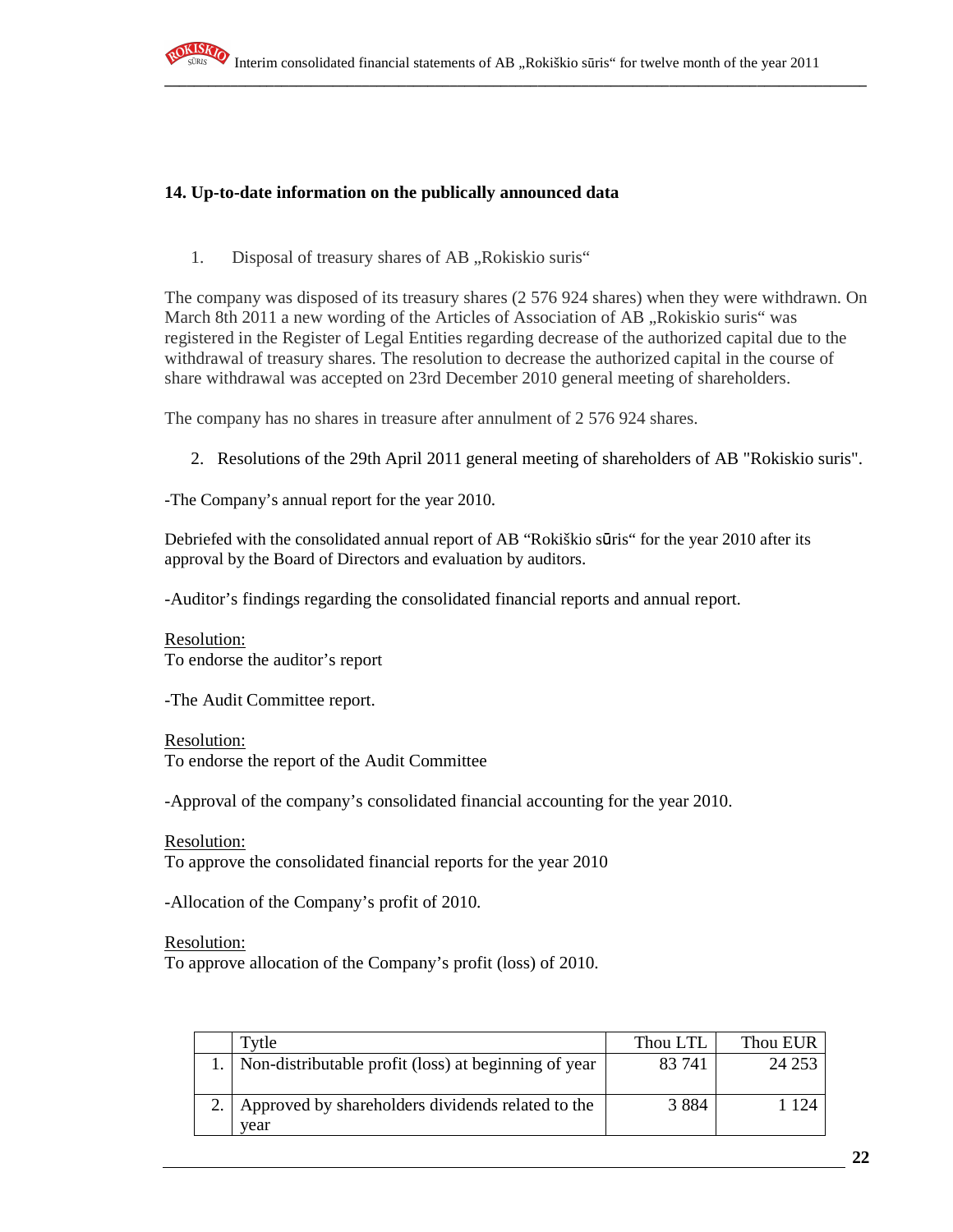

|     | 2009                                                 |         |         |
|-----|------------------------------------------------------|---------|---------|
| 3.  | Transfers to reserves provided by law                | 359     | 104     |
| 4.  | Profit share transferred to reserves for acquisition | 15 000  | 4 3 4 4 |
|     | of                                                   |         |         |
|     | own shares                                           |         |         |
| 5.  | Non-distributable profit (loss) at beginning of year | 64 498  | 18 680  |
|     | after                                                |         |         |
|     | dividend payout and transfer to reserves             |         |         |
| 6.  | Net profit (loss) of fiscal year                     | 24 5 61 | 7 1 1 3 |
| 7.  | Distributable profit (loss)                          | 89 059  | 25 7 93 |
| 8.  | Profit share for mandatory reserve                   |         |         |
| 9.  | Profit share for acquisition of treasury shares      | 20 000  | 5 7 9 2 |
| 10. | Profit share for other reserves                      |         |         |
| 11. | Profit share for dividend payout                     | 3 5 8 7 | 1 0 3 9 |
| 12. | Profit share for annual payments (tantiemes) to the  | 4 9 0 0 | 1419    |
|     | Board of Directors, employee bonuses and other       |         |         |
| 13. | Non-distributable profit (loss) at end of year       | 60 572  | 17 543  |
|     |                                                      |         |         |

Allotted for the dividends related to  $2010 - LTL$  3 586 797 (EUR 1 038 808) i.e. LTL 0,10 (EUR 0,029) per share (before taxes).

The Law on Companies of the Republic of Lithuania provides that dividends shall be paid to the shareholders who at the end of the tenth business day following the Annual General Meeting that adopts a decision on dividend payment (rights accounting day) will be on the Shareholders' List of the Company, i.e. the shareholders of AB Rokiskio suris on 13 May 2011.

Following Lithuanian laws dividends paid to natural persons-residents of the Republic of Lithuania and natural persons-residents of foreign countries are subject to withholding Personal income tax of 20 per cent. Dividends paid to legal entities of the Republic of Lithuania and legal entities-residents of foreign countries are subject to withholding Corporate income tax of 15 per cent, unless otherwise provided for by the laws.

-Election of the Company's auditor and establishment of payment conditions

#### Resolution:

To appoint UAB "PriceWaterhouseCoopers" as an Auditor of JSC Rokiskio suris. The Board of Directors shall establish the fee for the auditor's work. The Company's Chief Executive Officer shall sign a contract with the auditor

-Regarding purchase of own shares.

#### Resolution:

1). To purchase up to 10 per cent of own shares.

2). Purpose of acquisition of own shares – maintain and increase the price of the company's shares.

3). Period during which the company may purchase own shares - 18 months from the approval of resolution.

4). Maximal purchase price per share set as – EUR 3,475 (LTL 12,00) minimal purchase price per share is set equally to nominal value of share – EUR 0,290 ( LTL 1,00).

5). Minimal sales price per share of the treasury shares is equal to the price at which the shares were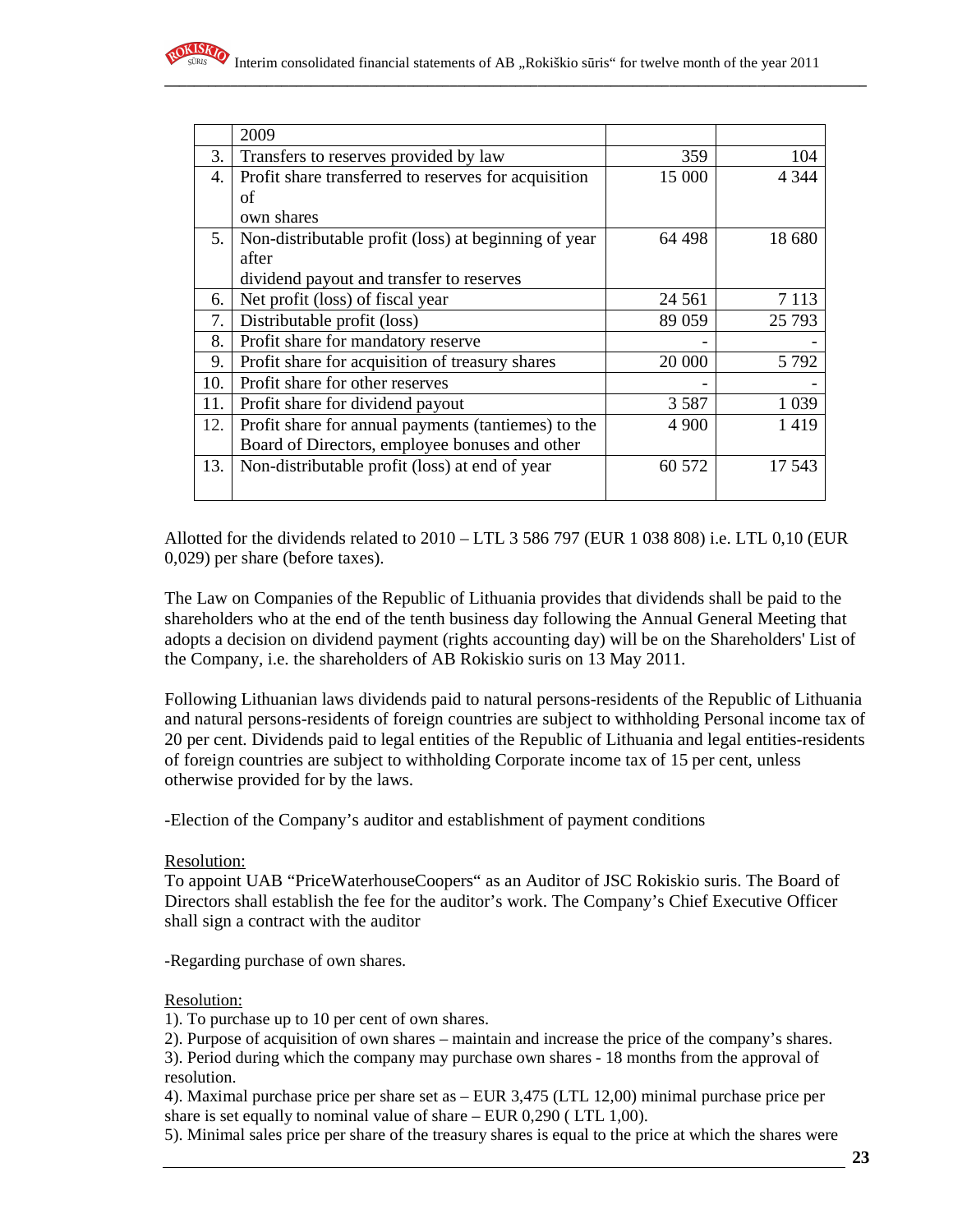

purchased.

When selling treasury shares it should be established equal opportunities for all shareholders to acquire the company's shares. Also, it shall be provided the opportunity to annul treasury shares. 6). To authorize the Board of Directors to organize purchase and sales of the own shares, establish an order for purchase and sales of the own shares, as well as their price and number, and also complete all other related actions pursuing the resolutions and requirements of the Law on Joint Stock Companies.

-Regarding compounding the reserve to acquire own shares.

#### Resolution:

To compound a LTL 20 000 thousand (twenty million) litas reserve. The total reserve for acquisition of own shares including the reserve already accumulated amounts up to LTL 40 287 thousand.

3. AB Rokiskio suris increased the block of shares of Latvian company

On  $31<sup>st</sup>$  May 2011, AB Rokiskio suris has additionally acquired 49,95 per cent of shares of Latvian company SIA Jekabpils piena kombinats and increased the controlled block of shares up to 100 per cent.

The value of share transaction of acquired 49,95 per cent equals to EUR 416 thousand. The share acquisition will not have any significant influence on the company's operations and financial state.

SIA Jekabpils piena kombinats operates in the field of raw milk purchase.

4. Regarding purchase of own shares

Considering the fluctuation of share price and pursuing resolution of the  $29<sup>th</sup>$  April 2011 general meeting of shareholders of AB "Rokiskio suris", the 2<sup>nd</sup> September 2011 Board of Directors of AB "Rokiskio suris" resolved:

- 1. Purchase up to 3.586.700 (three million five hundred eighty six thousand seven hundred) units of ordinary registered shares of AB "Rokiskio suris" LTL 1 (one) litas par value. It makes 10 % of the Authorized Capital of AB "Rokiskio suris".
- 2. The price for purchase of own shares is set at EUR 1,40 per ordinary registered share of AB "Rokiskio suris".
- 3. Duration of purchase of own shares 14 days. The shares will be purchased as from September  $7^{\text{th}}$ , 2011 until September 20<sup>th</sup>, 2011 via the official tender submarket of Securities Exchange NASDAQ OMX Vilnius.
- 4. In case the quantity of shares offered for purchase is greater than it is intended to buy, the amount of offered for purchase shares will be proportionally decreased.
- 5. Acquisition of own shares by AB "Rokiskio suris"

In the course of purchase of own shares started from  $07/09/2011$  to  $20/09/2011$  AB  $,$ Rokiskio suris"